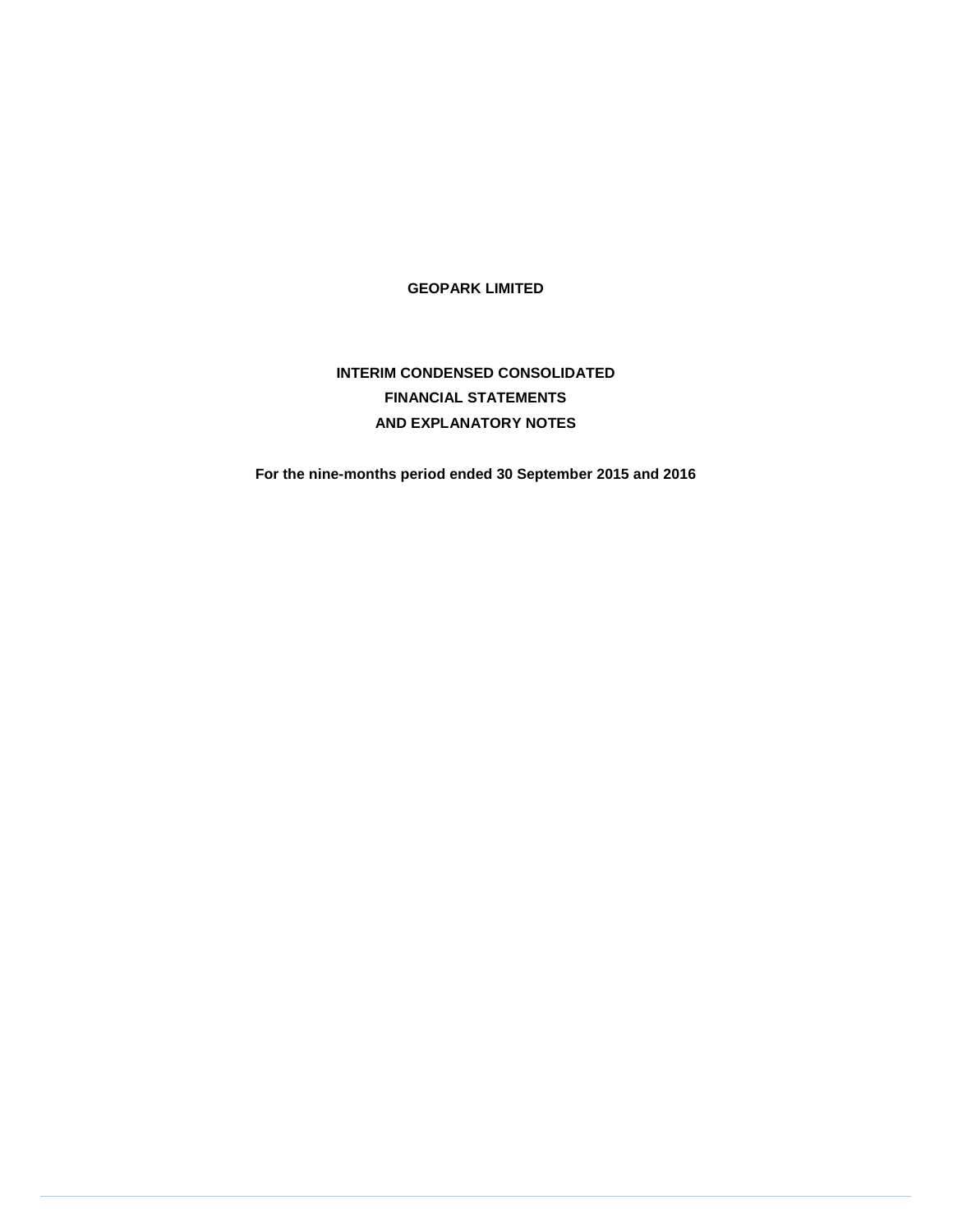# **CONTENTS**

### **Page**

- 3 Consolidated Statement of Income and Consolidated Statement of Comprehensive Income
- 4 Consolidated Statement of Financial Position
- 5 Consolidated Statement of Changes in Equity
- 6 Consolidated Statement of Cash Flow
- 7 Selected Explanatory Notes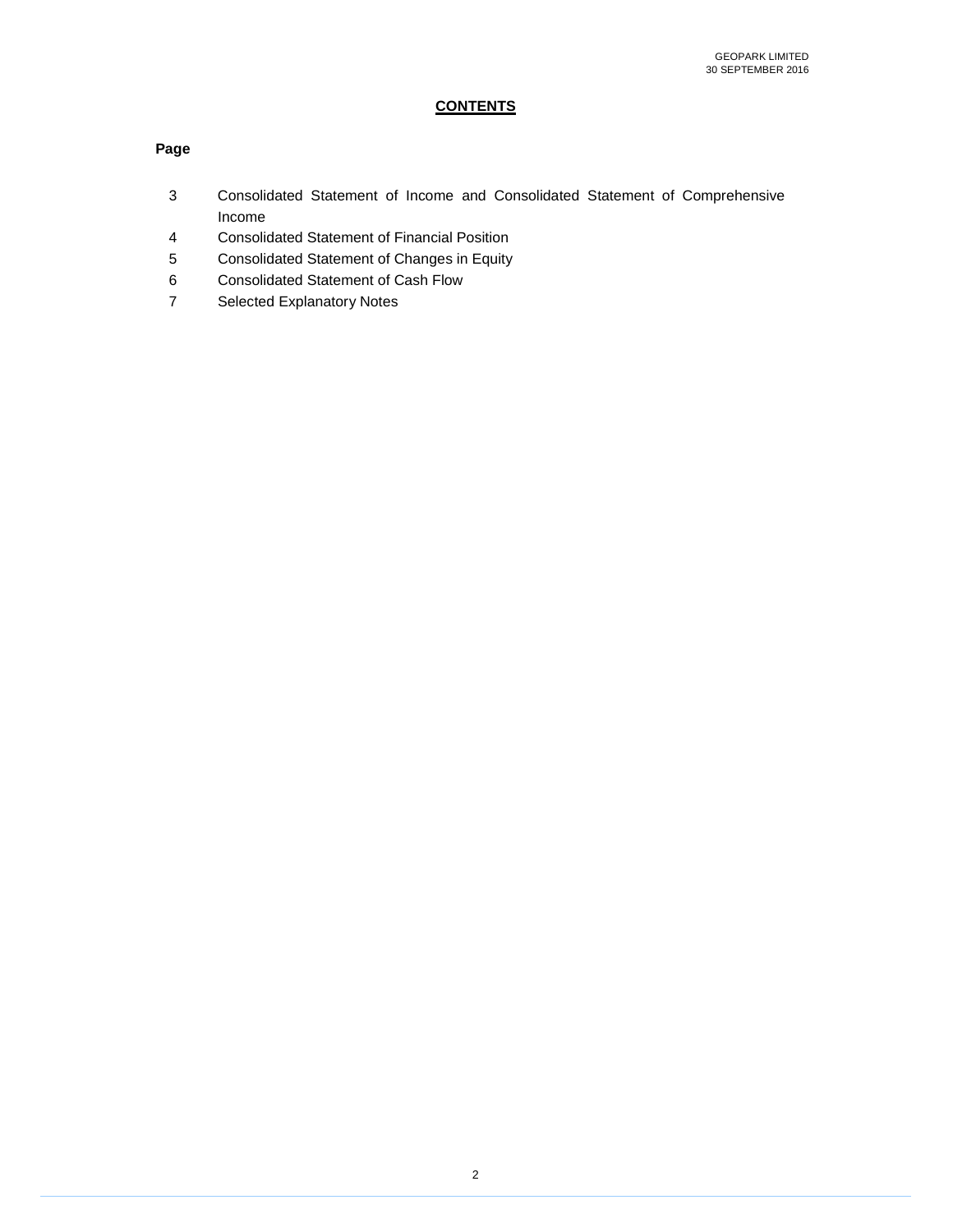### **CONSOLIDATED STATEMENT OF INCOME**

| <b>Amounts in US\$ 000</b>                                                                      | <b>Note</b>    | <b>Three-months</b><br>period ended 30<br>September 2016<br>(Unaudited) | <b>Three-months</b><br>period ended 30<br>September 2015<br>(Unaudited) | Nine-months<br>period ended 30<br>September 2016<br>(Unaudited) | Nine-months<br>period ended 30<br>September 2015<br>(Unaudited) |
|-------------------------------------------------------------------------------------------------|----------------|-------------------------------------------------------------------------|-------------------------------------------------------------------------|-----------------------------------------------------------------|-----------------------------------------------------------------|
| <b>NET REVENUE</b>                                                                              | $\overline{2}$ | 49,858                                                                  | 47,820                                                                  | 132,347                                                         | 164,290                                                         |
| Production and operating costs                                                                  | 4              | (19,607)                                                                | (18, 217)                                                               | (46, 409)                                                       | (64, 584)                                                       |
| Geological and geophysical expenses                                                             | 5              | (2,340)                                                                 | (3,284)                                                                 | (7,626)                                                         | (9,576)                                                         |
| Administrative expenses                                                                         | 6              | (8, 492)                                                                | (9,088)                                                                 | (24, 214)                                                       | (27, 306)                                                       |
| Selling expenses                                                                                | $\overline{7}$ | (451)                                                                   | (394)                                                                   | (3,617)                                                         | (3,814)                                                         |
| Depreciation                                                                                    |                | (20, 785)                                                               | (24, 492)                                                               | (58, 921)                                                       | (74, 343)                                                       |
| Write-off of unsuccessful efforts                                                               | 9              | (13, 268)                                                               | (3,704)                                                                 | (13, 715)                                                       | (3,704)                                                         |
| Other income (expenses)                                                                         |                | 974                                                                     | (3,880)                                                                 | (402)                                                           | (12, 643)                                                       |
| <b>OPERATING LOSS</b>                                                                           |                | (14, 111)                                                               | (15, 239)                                                               | (22, 557)                                                       | (31, 680)                                                       |
| <b>Financial costs</b>                                                                          | 8              | (8,641)                                                                 | (8,968)                                                                 | (25, 242)                                                       | (26,093)                                                        |
| Foreign exchange (loss) income                                                                  |                | (1,765)                                                                 | (28, 411)                                                               | 15,250                                                          | (44, 429)                                                       |
| <b>LOSS BEFORE TAX</b>                                                                          |                | (24, 517)                                                               | (52, 618)                                                               | (32, 549)                                                       | (102, 202)                                                      |
| Income tax benefit (expense)                                                                    |                | 3,532                                                                   | 14,964                                                                  | (2, 106)                                                        | 19,101                                                          |
| <b>LOSS FOR THE PERIOD</b>                                                                      |                | (20, 985)                                                               | (37, 654)                                                               | (34, 655)                                                       | (83, 101)                                                       |
| Attributable to:                                                                                |                |                                                                         |                                                                         |                                                                 |                                                                 |
| Owners of the Company                                                                           |                | (18, 109)                                                               | (36, 178)                                                               | (28, 699)                                                       | (76, 402)                                                       |
| Non-controlling interest                                                                        |                | (2,876)                                                                 | (1, 476)                                                                | (5,956)                                                         | (6,699)                                                         |
| Losses per share (in US\$) for loss attributable to<br>owners of the Company.<br><b>Basic</b>   |                | (0.30)                                                                  | (0.63)                                                                  | (0.48)                                                          | (1.33)                                                          |
| Losses per share (in US\$) for loss<br>attributable to owners of the Company.<br><b>Diluted</b> |                | (0.30)                                                                  | (0.63)                                                                  | (0.48)                                                          | (1.33)                                                          |

### **CONSOLIDATED STATEMENT OF COMPREHENSIVE INCOME**

| <b>Amounts in US\$ 000</b>              | <b>Three-months</b><br>period ended 30<br>September 2016<br>(Unaudited) | <b>Three-months</b><br>period ended 30<br>September 2015<br>(Unaudited) | Nine-months<br>period ended 30<br>September 2016<br>(Unaudited) | Nine-months<br>period ended 30<br>September 2015<br>(Unaudited) |
|-----------------------------------------|-------------------------------------------------------------------------|-------------------------------------------------------------------------|-----------------------------------------------------------------|-----------------------------------------------------------------|
| Loss for the period                     | (20, 985)                                                               | (37, 654)                                                               | (34, 655)                                                       | (83, 101)                                                       |
| Other comprehensive income              |                                                                         |                                                                         |                                                                 |                                                                 |
| Currency translation differences        | 458                                                                     | 2,693                                                                   | 6,078                                                           | (1, 193)                                                        |
| Total comprehensive loss for the period | (20, 527)                                                               | (34, 961)                                                               | (28, 577)                                                       | (84, 294)                                                       |
| Attributable to:                        |                                                                         |                                                                         |                                                                 |                                                                 |
| Owners of the Company                   | (17,651)                                                                | (33, 485)                                                               | (22, 621)                                                       | (77, 595)                                                       |
| Non-controlling interest                | (2,876)                                                                 | (1, 476)                                                                | (5,956)                                                         | (6,699)                                                         |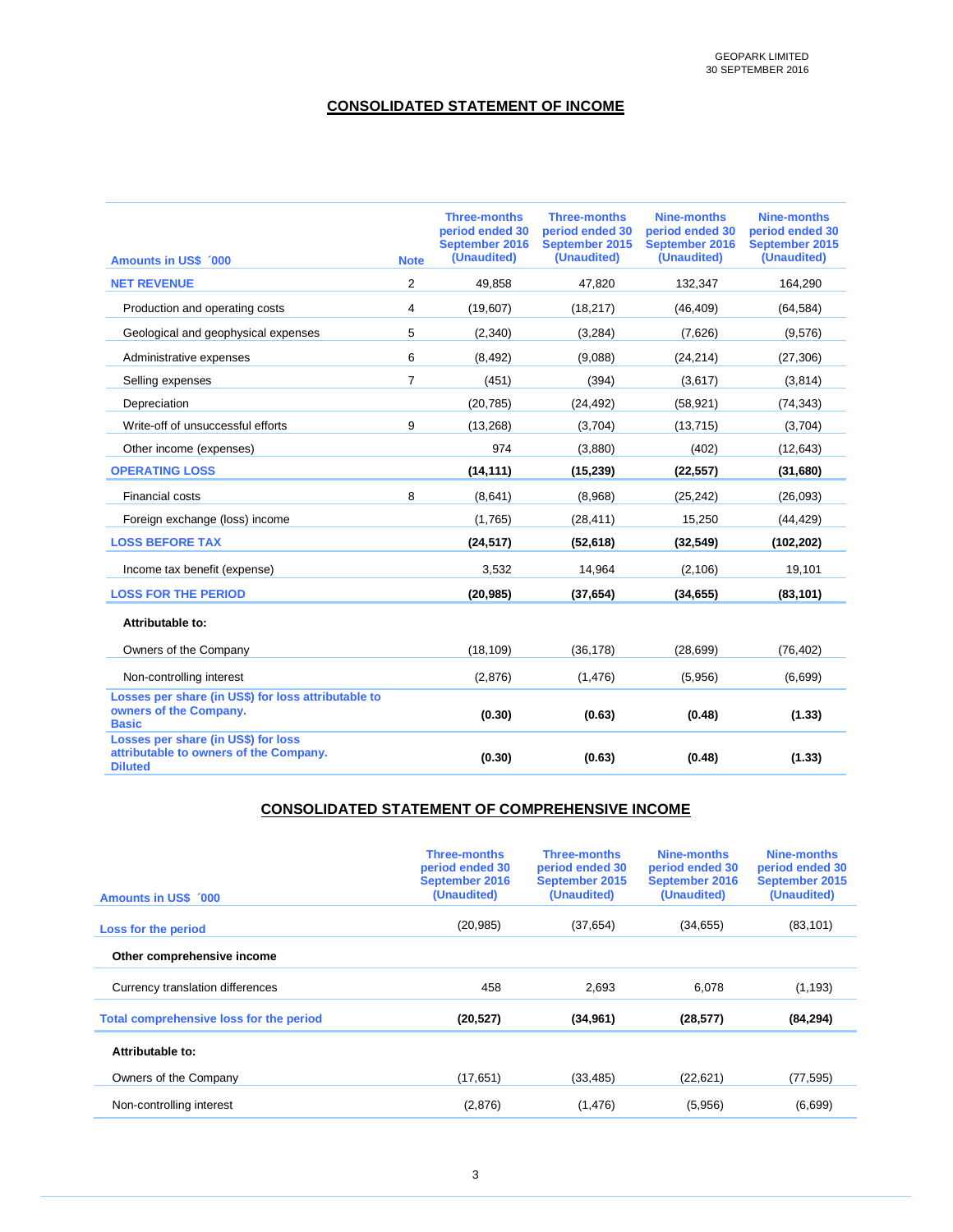### **CONSOLIDATED STATEMENT OF FINANCIAL POSITION**

|                                                        | At 30 September |             |                      |  |  |
|--------------------------------------------------------|-----------------|-------------|----------------------|--|--|
|                                                        |                 | 2016        | <b>Year ended 31</b> |  |  |
| <b>Amounts in US\$ '000</b>                            | <b>Note</b>     | (Unaudited) | December 2015        |  |  |
| <b>ASSETS</b>                                          |                 |             |                      |  |  |
| <b>NON CURRENT ASSETS</b>                              |                 |             |                      |  |  |
| Property, plant and equipment                          | 9               | 487,464     | 522,611              |  |  |
| Prepaid taxes                                          |                 | 3,137       | 1,172                |  |  |
| Other financial assets                                 |                 | 19,264      | 13,306               |  |  |
| Deferred income tax                                    |                 | 25,394      | 34,646               |  |  |
| Prepayments and other receivables                      |                 | 249         | 220                  |  |  |
| <b>TOTAL NON CURRENT ASSETS</b>                        |                 | 535,508     | 571,955              |  |  |
| <b>CURRENT ASSETS</b>                                  |                 |             |                      |  |  |
| Inventories                                            |                 | 3,560       | 4,264                |  |  |
| Trade receivables                                      |                 | 11,910      | 13,480               |  |  |
| Prepayments and other receivables                      |                 | 9,115       | 11,057               |  |  |
| Prepaid taxes                                          |                 | 18,863      | 19,195               |  |  |
| Other financial assets                                 |                 | 1,766       | 1,118                |  |  |
| Cash at bank and in hand                               |                 | 63,572      | 82,730               |  |  |
| <b>TOTAL CURRENT ASSETS</b>                            |                 | 108,786     | 131,844              |  |  |
|                                                        |                 |             |                      |  |  |
| <b>TOTAL ASSETS</b>                                    |                 | 644,294     | 703,799              |  |  |
| <b>EQUITY</b>                                          |                 |             |                      |  |  |
| Equity attributable to owners of the<br><b>Company</b> |                 |             |                      |  |  |
| Share capital                                          | 10              | 60          | 59                   |  |  |
| Share premium                                          |                 | 232,359     | 232,005              |  |  |
| Reserves                                               |                 | 129,094     | 123,016              |  |  |
| <b>Accumulated losses</b>                              |                 | (237, 253)  | (208, 428)           |  |  |
| <b>Attributable to owners of the Company</b>           |                 | 124,260     | 146,652              |  |  |
| <b>Non-controlling interest</b>                        |                 | 41,306      | 53,515               |  |  |
| <b>TOTAL EQUITY</b>                                    |                 | 165,566     | 200,167              |  |  |
| <b>LIABILITIES</b>                                     |                 |             |                      |  |  |
| <b>NON CURRENT LIABILITIES</b>                         |                 |             |                      |  |  |
| <b>Borrowings</b>                                      | 11              | 320,377     | 343,248              |  |  |
| Provisions for other long-term liabilities             | 12              | 43,645      | 42,450               |  |  |
| Deferred income tax                                    |                 | 3,592       | 16,955               |  |  |
| Trade and other payables                               | 13              | 37,266      | 19,556               |  |  |
| <b>TOTAL NON CURRENT LIABILITIES</b>                   |                 | 404,880     | 422,209              |  |  |
| <b>CURRENT LIABILITIES</b>                             |                 |             |                      |  |  |
| Borrowings                                             | 11              | 32,542      | 35,425               |  |  |
| Current income tax                                     |                 |             | 208                  |  |  |
| Trade and other payables                               | 13              | 41,306      | 45,790               |  |  |
| <b>TOTAL CURRENT LIABILITIES</b>                       |                 | 73,848      | 81,423               |  |  |
| <b>TOTAL LIABILITIES</b>                               |                 | 478,728     | 503,632              |  |  |
|                                                        |                 |             |                      |  |  |
| <b>TOTAL EQUITY AND LIABILITIES</b>                    |                 | 644,294     | 703,799              |  |  |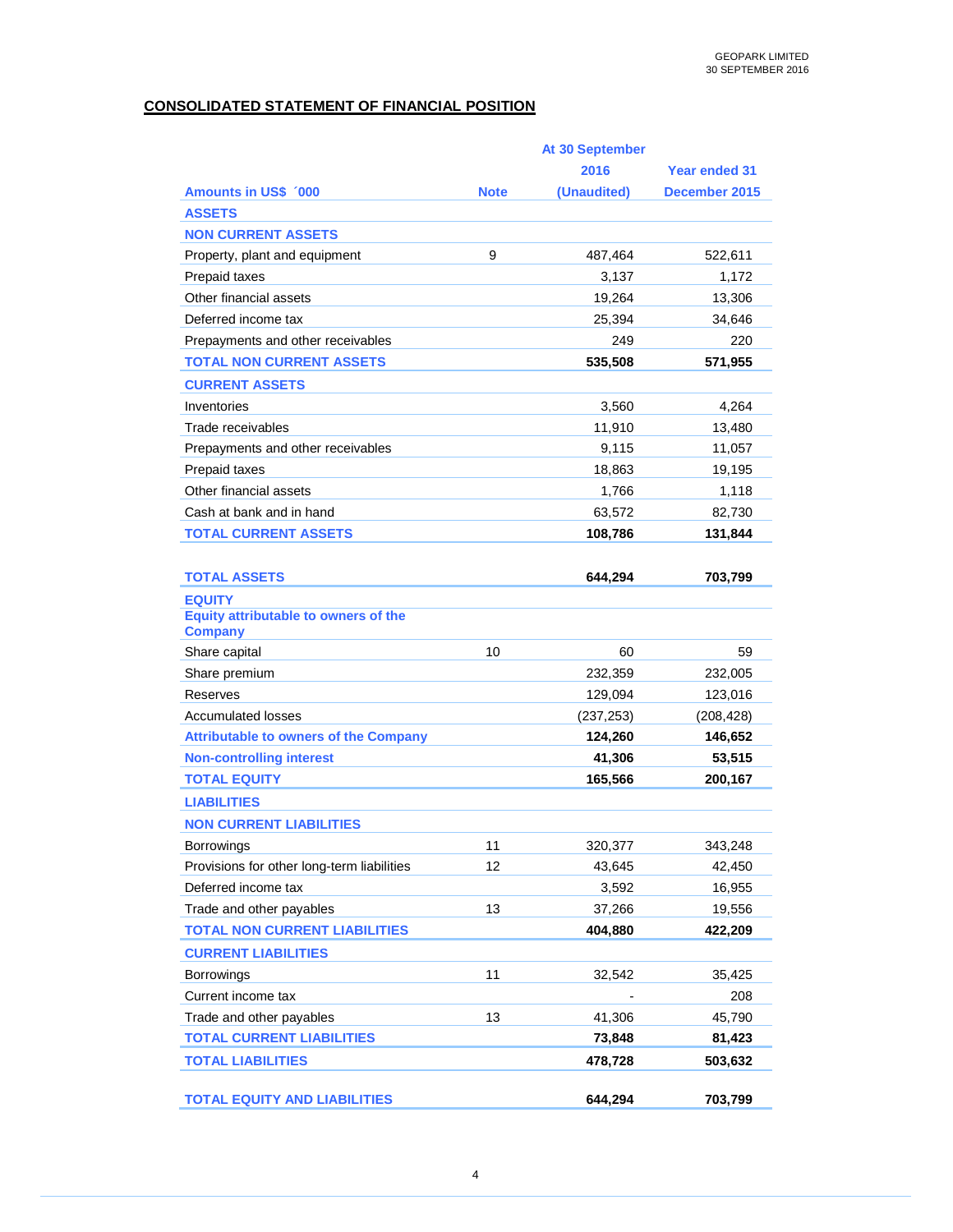# **CONSOLIDATED STATEMENT OF CHANGES IN EQUITY**

|                                                                    | <b>Attributable to owners of the Company</b> |                                |                                |                                      |                                     |                                        |              |
|--------------------------------------------------------------------|----------------------------------------------|--------------------------------|--------------------------------|--------------------------------------|-------------------------------------|----------------------------------------|--------------|
| <b>Amount in US\$ '000</b>                                         | <b>Share</b><br><b>Capital</b>               | <b>Share</b><br><b>Premium</b> | <b>Other</b><br><b>Reserve</b> | <b>Translation</b><br><b>Reserve</b> | <b>Accumulated</b><br><b>losses</b> | Non-<br>controlling<br><b>Interest</b> | <b>Total</b> |
| Equity at 1 January 2015                                           | 58                                           | 210.886                        | 127,527                        | (3,510)                              | 40,596                              | 103,569                                | 479,126      |
| Loss for the nine-months period                                    | $\overline{\phantom{0}}$                     | $\blacksquare$                 | $\blacksquare$                 |                                      | (76, 402)                           | (6,699)                                | (83, 101)    |
| Currency translation differences                                   |                                              |                                | $\overline{\phantom{a}}$       | (1, 193)                             |                                     |                                        | (1, 193)     |
| Total comprehensive loss for the period<br>ended 30 September 2015 | ۰                                            |                                | ٠                              | (1, 193)                             | (76, 402)                           | (6, 699)                               | (84, 294)    |
| Repurchase of shares                                               | ٠                                            | (1,615)                        | $\blacksquare$                 | $\blacksquare$                       |                                     |                                        | (1,615)      |
| Share-based payment                                                | $\overline{\phantom{0}}$                     | 396                            |                                |                                      | 4,059                               | 84                                     | 4,539        |
|                                                                    | $\blacksquare$                               | (1, 219)                       |                                | $\blacksquare$                       | 4,059                               | 84                                     | 2,924        |
| <b>Balance at 30 September 2015 (Unaudited)</b>                    | 58                                           | 209,667                        | 127,527                        | (4,703)                              | (31, 747)                           | 96,954                                 | 397,756      |
| <b>Balance at 31 December 2015</b>                                 | 59                                           | 232,005                        | 127,527                        | (4, 511)                             | (208, 428)                          | 53,515                                 | 200,167      |
| Loss for the nine-months period                                    | Ξ.                                           | $\overline{\phantom{a}}$       | $\overline{\phantom{a}}$       |                                      | (28, 699)                           | (5,956)                                | (34, 655)    |
| Currency translation differences                                   | $\overline{\phantom{0}}$                     |                                | $\blacksquare$                 | 6.078                                |                                     |                                        | 6,078        |
| Total comprehensive loss for the period<br>ended 30 September 2016 |                                              |                                |                                | 6,078                                | (28, 699)                           | (5,956)                                | (28, 577)    |
| Repurchase of shares                                               | ٠                                            | (1, 485)                       | $\blacksquare$                 | $\blacksquare$                       | $\overline{\phantom{0}}$            | $\overline{\phantom{0}}$               | (1, 485)     |
| Share-based payment                                                | 1                                            | 1,839                          |                                |                                      | (126)                               | 153                                    | 1,867        |
| Dividends distribution to Non-controlling interest                 |                                              |                                |                                |                                      |                                     | (6, 406)                               | (6, 406)     |
|                                                                    | 1                                            | 354                            |                                |                                      | (126)                               | (6, 253)                               | (6,024)      |
| <b>Balance at 30 September 2016 (Unaudited)</b>                    | 60                                           | 232,359                        | 127,527                        | 1,567                                | (237, 253)                          | 41,306                                 | 165,566      |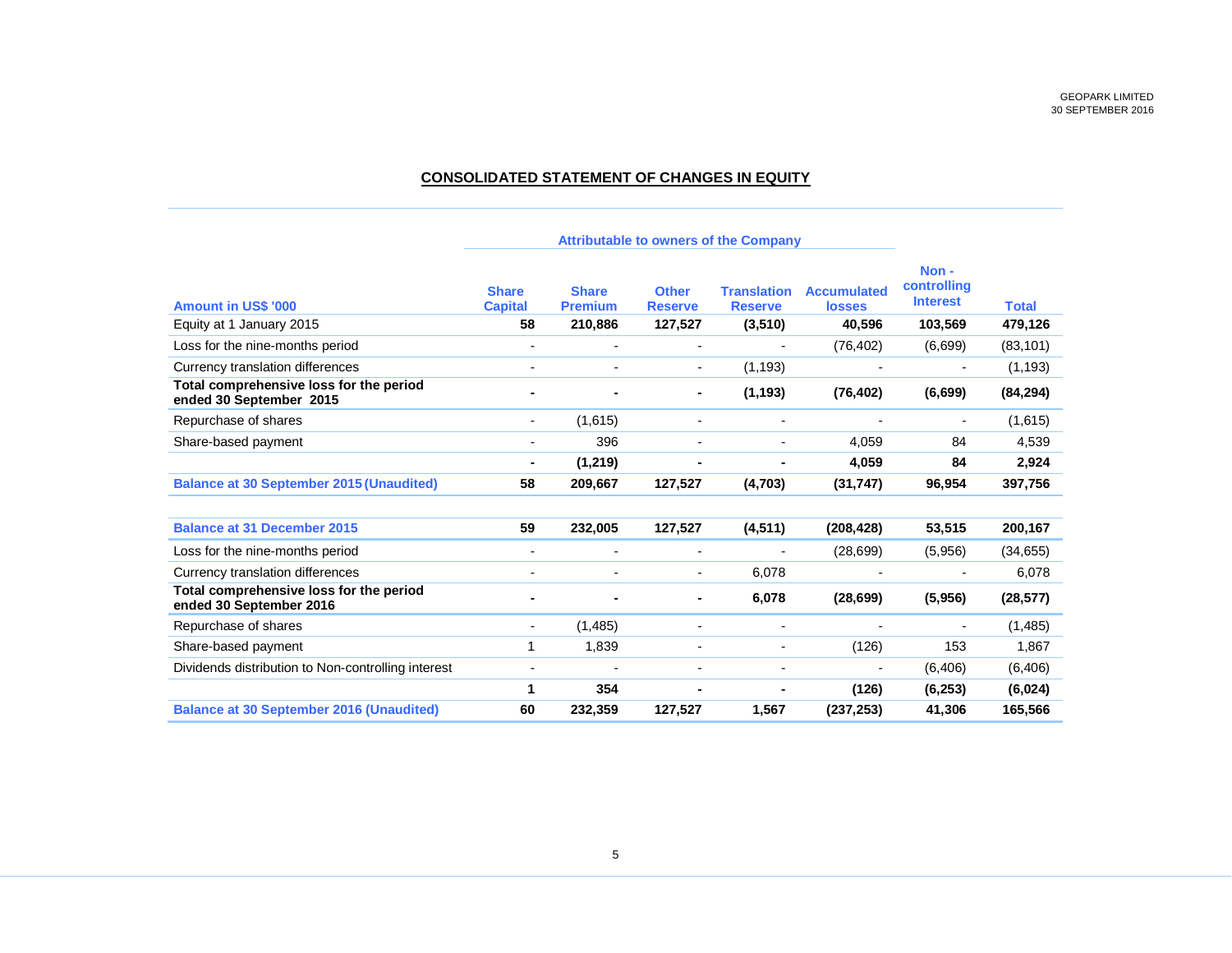### **CONSOLIDATED STATEMENT OF CASH FLOW**

|                                                               | Nine-months         | <b>Nine-months</b>  |
|---------------------------------------------------------------|---------------------|---------------------|
|                                                               | period ended        | period ended        |
|                                                               | <b>30 September</b> | <b>30 September</b> |
|                                                               | 2016                | 2015                |
| <b>Amounts in US\$ '000</b>                                   | (Unaudited)         | (Unaudited)         |
| <b>Cash flows from operating activities</b>                   |                     |                     |
| Loss for the period                                           | (34, 655)           | (83, 101)           |
| <b>Adjustments for:</b>                                       |                     |                     |
| Income tax expense (benefit)                                  | 2,106               | (19, 101)           |
| Depreciation                                                  | 58,921              | 74,343              |
| Loss on disposal of property, plant and equipment             |                     | 314                 |
| Write-off of unsuccessful efforts                             | 13,715              | 3,704               |
| Amortisation of other long-term liabilities                   | (2, 414)            | (468)               |
| Accrual of borrowing's interests                              | 22,198              | 19,812              |
| Unwinding of long-term liabilities                            | 1,618               | 2,141               |
| Accrual of share-based payment                                | 1,867               | 4,539               |
| Foreign exchange (income) loss                                | (15, 250)           | 44,429              |
| Customer advance payments                                     | 20,000              |                     |
| Income tax paid                                               |                     | (7,625)             |
| Change in working capital                                     | (13, 255)           | (6, 106)            |
| Cash flows from operating activities - net                    | 54,851              | 32,881              |
| <b>Cash flows from investing activities</b>                   |                     |                     |
| Purchase of property, plant and equipment                     | (24, 198)           | (42, 280)           |
| Cash flows used in investing activities - net                 | (24, 198)           | (42, 280)           |
| <b>Cash flows from financing activities</b>                   |                     |                     |
| Proceeds from borrowings                                      | 187                 |                     |
| Proceeds from loans received from related parties             | 5.210               | 2,400               |
| Principal paid                                                | (21, 441)           | (79)                |
| Repurchase of shares                                          | (1,485)             | (1,615)             |
| Interest paid                                                 | (25,508)            | (25, 809)           |
| Dividends distribution to Non-controlling interest            | (6, 406)            |                     |
| Cash flows used in financing activities - net                 | (49, 443)           | (25, 103)           |
| Net decrease in cash and cash equivalents                     | (18,790)            | (34, 502)           |
| Cash and cash equivalents at 1 January                        | 82,730              | 127,672             |
| Currency translation differences                              | (368)               | (2,790)             |
| Cash and cash equivalents at the end of the period            | 63,572              | 90,380              |
| Ending Cash and cash equivalents are specified as<br>follows: |                     |                     |
| Cash in banks                                                 | 63,556              | 90,369              |
| Cash in hand                                                  | 16                  | 11                  |
| <b>Cash and cash equivalents</b>                              | 63.572              | 90.380              |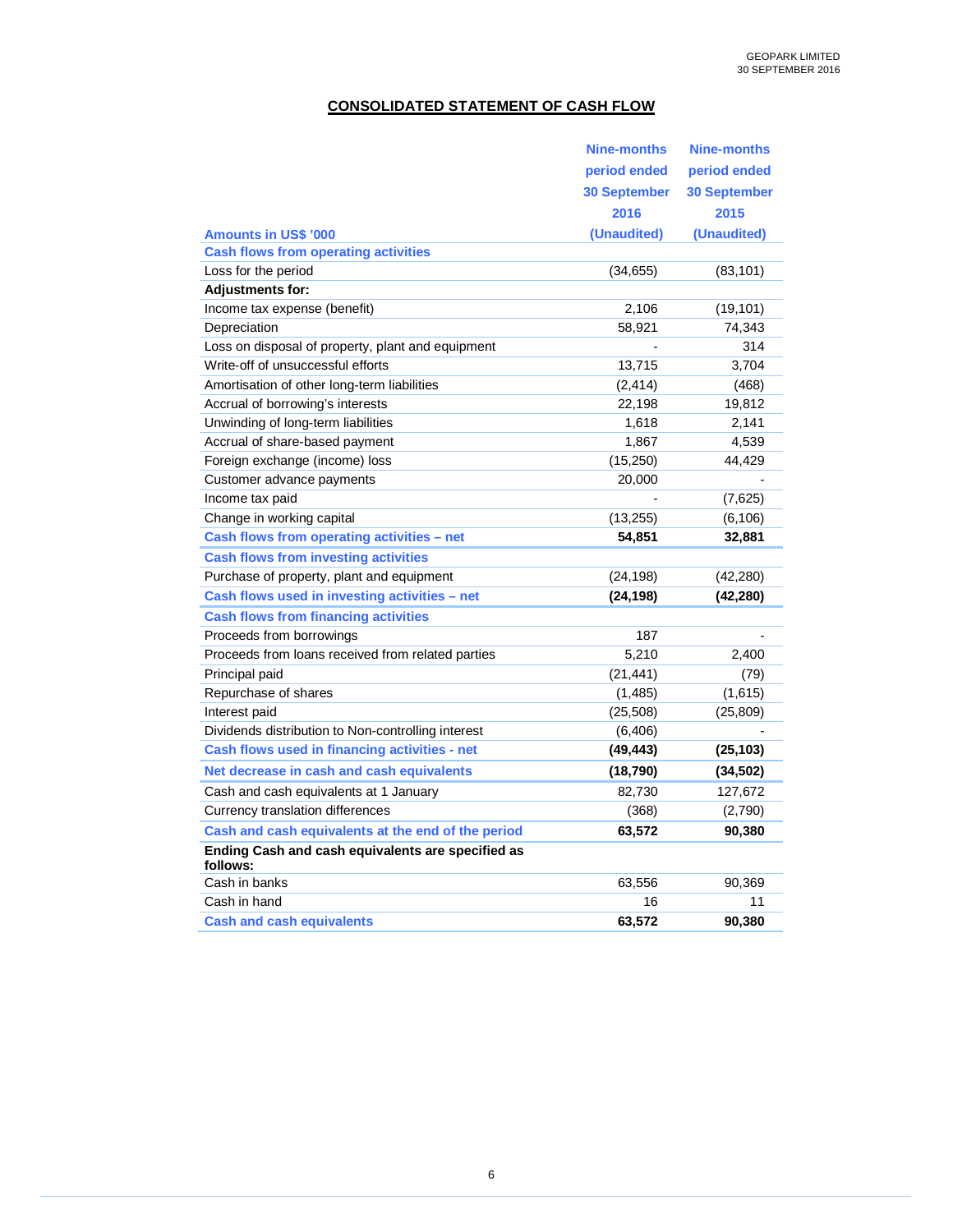### **SELECTED EXPLANATORY NOTES**

#### **Note 1**

### **General information**

GeoPark Limited (the Company) is a company incorporated under the law of Bermuda. The Registered Office address is Cumberland House, 9th Floor, 1 Victoria Street, Hamilton HM11, Bermuda.

The principal activity of the Company and its subsidiaries ("the Group") is the exploration, development and production for oil and gas reserves in Chile, Colombia, Brazil, Peru and Argentina.

This consolidated interim financial report was authorised for issue by the Board of Directors on 10 November 2016.

#### **Basis of Preparation**

The consolidated interim financial report of GeoPark Limited is presented in accordance with IAS 34 "Interim Financial Reporting". It does not include all of the information required for full annual financial statements, and should be read in conjunction with the annual financial statements as at and for the years ended 31 December 2014 and 2015, which have been prepared in accordance with IFRS.

The consolidated interim financial report has been prepared in accordance with the accounting policies applied in the most recent annual financial statements. For further information please refer to GeoPark Limited's consolidated financial statements for the year ended 31 December 2015.

Taxes on income in the interim periods are accrued using the tax rate that would be applicable to expected total annual profit or loss.

The activities of the Company are not subject to significant seasonal changes.

#### **Estimates**

The preparation of interim financial information requires the use of certain critical accounting estimates. It also requires management to exercise its judgement in the process of applying the Group's accounting policies. Actual results may differ from these estimates.

In preparing these condensed consolidated interim financial statements, the significant judgements made by management in applying the group's accounting policies and the key sources of estimation uncertainty were the same as those that applied to the consolidated financial statements for the year ended 31 December 2015.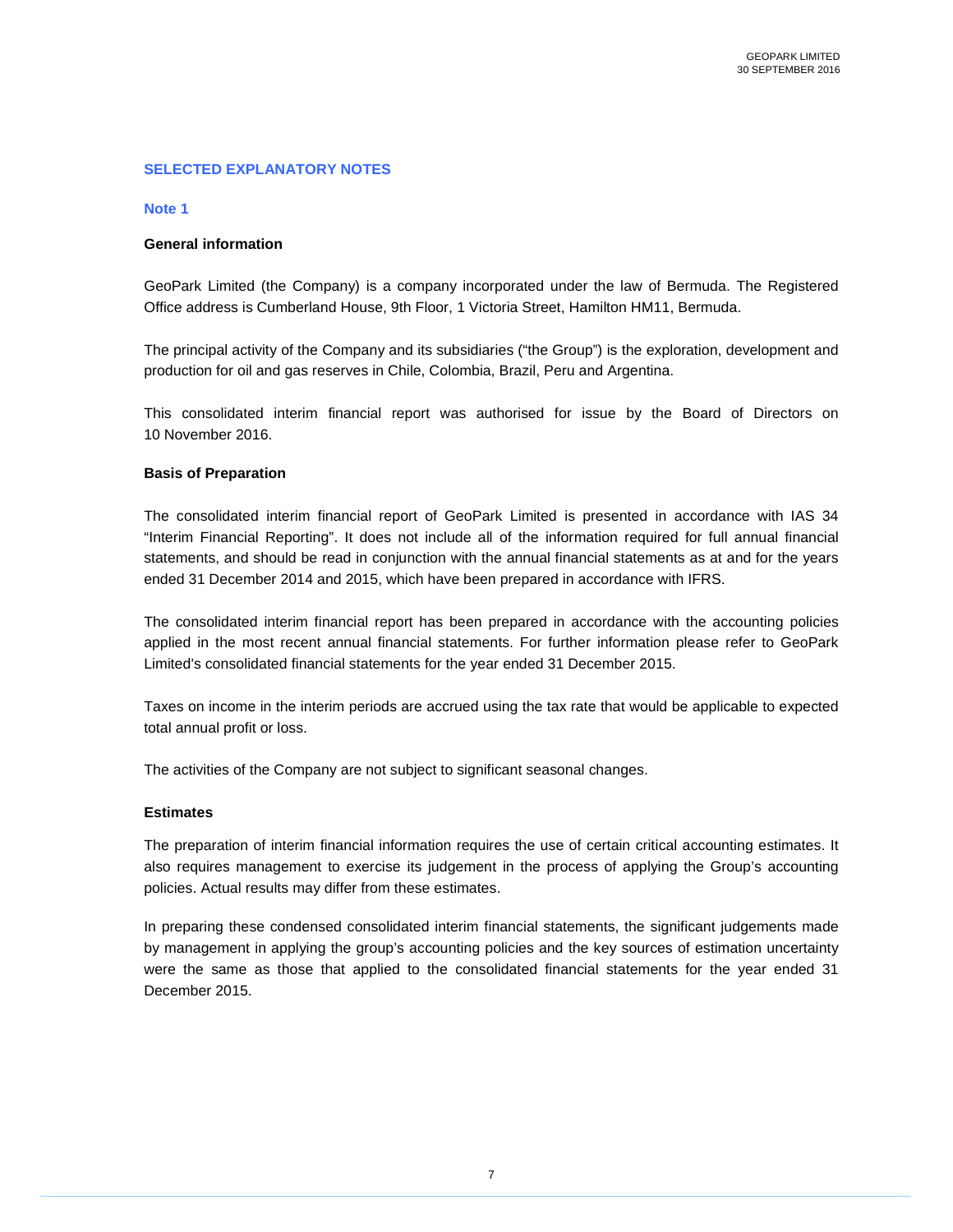### **Note 1 (Continued)**

#### **Financial risk management**

The Company's activities expose it to a variety of financial risks: currency risk, price risk, credit riskconcentration, funding and liquidity risk, interest risk and capital risk. The interim condensed consolidated financial statements do not include all financial risk management information and disclosures required in the annual financial statements, and should be read in conjunction with the Company's annual financial statements as at 31 December 2015.

As mentioned in the Company's annual financial statements as at 31 December 2015, the Company could consider adopting commodity price hedging measures, when deemed appropriate, according to the size of the business, production levels and market implied volatility. The risk exposure varies according to the volatile crude oil price and thus reviewed by the Company and during October 2016 it was considered appropriate to manage part of the exposure through the use of derivatives. The Company considers these derivative contracts to be an effective manner of properly managing commodity price risk. The Company has also obtained credit lines from related counterparties associated to these contracts which are available to minimize the Company's cash exposure, in case necessary.

Prior to 30 September 2016, the Company signed onto the following Brent referenced crude oil risk management contracts:

|                                |                  |                  | <b>Volume</b> |                       |
|--------------------------------|------------------|------------------|---------------|-----------------------|
| <b>Period Hedged</b>           | <b>Reference</b> | <b>Type</b>      | bbl/d         | <b>Price US\$/bbl</b> |
|                                |                  |                  |               |                       |
| 1 November 2016 – 30 June 2017 | OII-BRENT-IPE    | Zero Cost Collar | 4.000         | $50.0 - 57.0$         |
| 1 November 2016 – 30 June 2017 | OII-BRENT-IPE    | Zero Cost Collar | 2.000         | $50.0 - 57.1$         |

### **Subsidiary undertakings**

The following chart illustrates the Group structure as of 30 September 2016 <sup>(a)</sup>:



(a) LG International is not a subsidiary, it is Non-controlling interest.

There have been no changes in the Group structure since December 2015.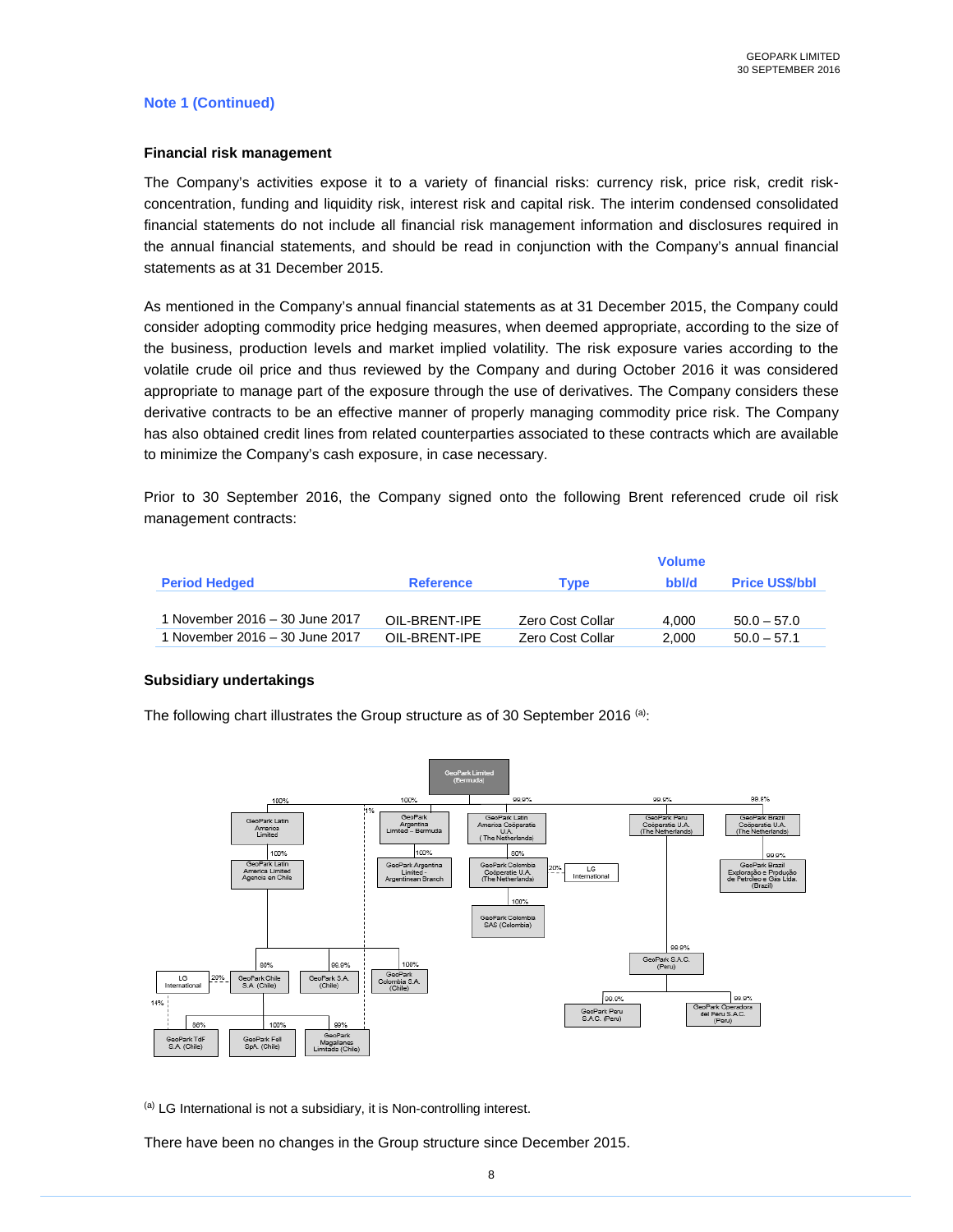# **Note 1 (Continued)**

# **Subsidiary undertakings (Continued)**

Details of the subsidiaries and joint operations of the Company are set out below:

|                  | Name and registered office                                            | <b>Ownership interest</b> |
|------------------|-----------------------------------------------------------------------|---------------------------|
| Subsidiaries     | GeoPark Argentina Limited - Bermuda                                   | 100%                      |
|                  | GeoPark Argentina Limited - Argentinean Branch                        | $100\%$ (a)               |
|                  | GeoPark Latin America Limited                                         | 100%                      |
|                  | GeoPark Latin America Limited - Agencia en Chile                      | $100\%$ (a)               |
|                  | GeoPark S.A. (Chile)                                                  | 100% (a) (b)              |
|                  | GeoPark Brazil Exploração y Produção de Petróleo e Gás Ltda. (Brazil) | $100\%$ (a)               |
|                  | GeoPark Chile S.A. (Chile)                                            | $80\%$ (a) (c)            |
|                  | GeoPark Fell S.p.A. (Chile)                                           | 80% (a) (c)               |
|                  | GeoPark Magallanes Limitada (Chile)                                   | $80\%$ (a) (c)            |
|                  | GeoPark TdF S.A. (Chile)                                              | 68.8% (a) (d)             |
|                  | GeoPark Colombia S.A. (Chile)                                         | $100\%$ (a)               |
|                  | GeoPark Colombia SAS (Colombia)                                       | $80\%$ (a) (c)            |
|                  | GeoPark Latin America Coöperatie U.A. (The Netherlands)               | 100%                      |
|                  | GeoPark Colombia Coöperatie U.A. (The Netherlands)                    | $80\%$ (a) (c)            |
|                  | GeoPark S.A.C. (Peru)                                                 | $100\%$ (a)               |
|                  | GeoPark Perú S.A.C. (Peru)                                            | $100\%$ (a)               |
|                  | GeoPark Operadora del Perú S.A.C. (Peru)                              | $100\%$ (a)               |
|                  | GeoPark Peru Coöperatie U.A. (The Netherlands)                        | 100%                      |
|                  | GeoPark Brazil Coöperatie U.A. (The Netherlands)                      | 100%                      |
|                  | GeoPark Colombia E&P S.A.(Panama)                                     | 100% (b)                  |
| Joint operations | Tranquilo Block (Chile)                                               | 50% (e)                   |
|                  | Flamenco Block (Chile)                                                | 50% (e)                   |
|                  | Campanario Block (Chile)                                              | 50% (e)                   |
|                  | Isla Norte Block (Chile)                                              | $60%$ (e)                 |
|                  | Llanos 17 Block (Colombia)                                            | 36.84%                    |
|                  | Yamu/Carupana Block (Colombia)                                        | 89.5%/100% (e)            |
|                  | Llanos 34 Block (Colombia)                                            | 45% (e)                   |
|                  | Llanos 32 Block (Colombia)                                            | 10%                       |
|                  | CPO-4 Block (Colombia)                                                | 50% (e)                   |
|                  | Puelen Block (Argentina)                                              | 18%                       |
|                  | Sierra del Nevado Block (Argentina)                                   | 18%                       |
|                  | CN-V Block (Argentina)                                                | 50% (e)                   |
|                  | Manati Field (Brazil)                                                 | 10%                       |

(a) Indirectly owned.

(b) Dormant companies.

(c) LG International has 20% interest.

(d) LG International has 20% interest through GeoPark Chile S.A. and a 14% direct interest, totaling 31.2%.

(e) GeoPark is the operator in all blocks.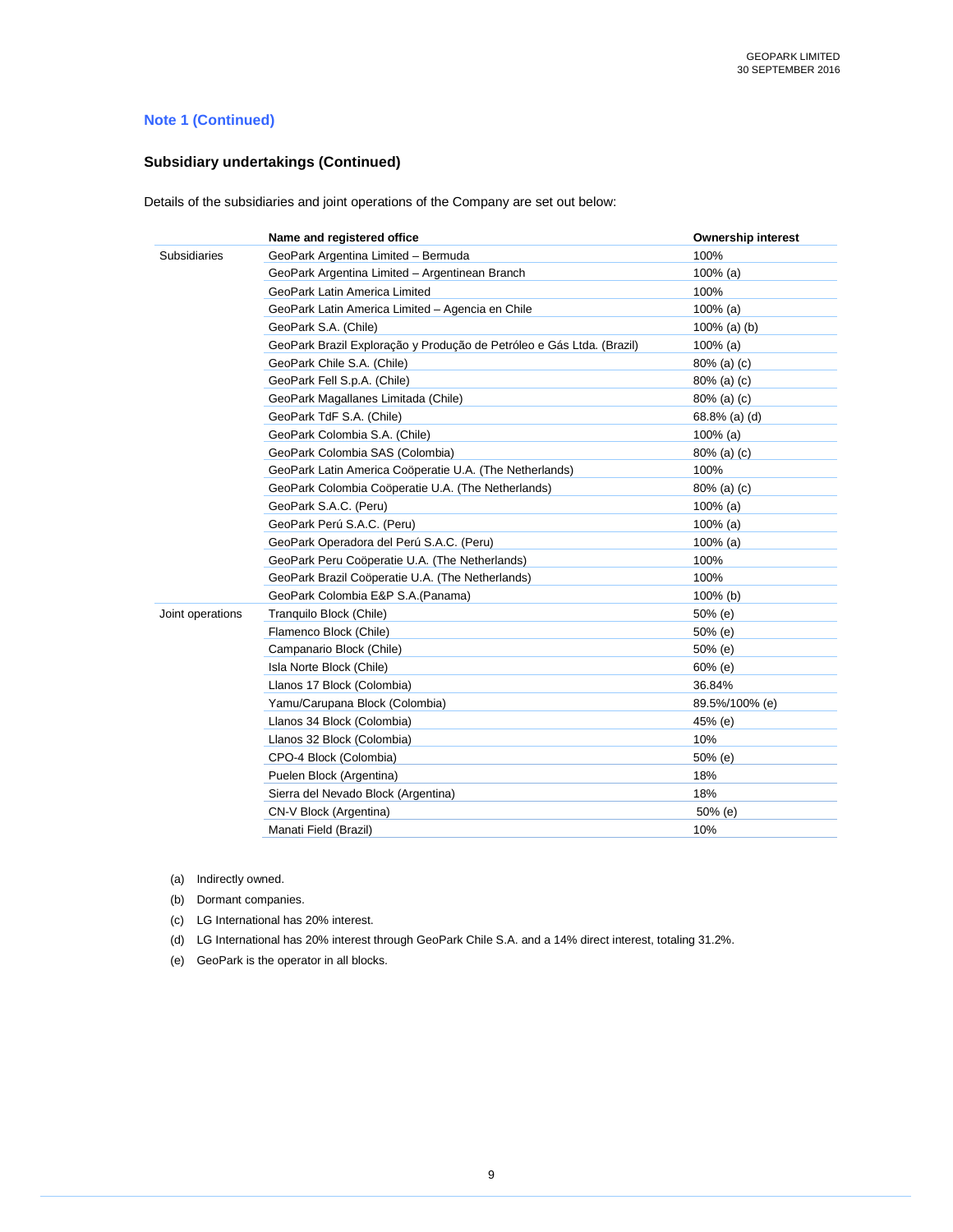#### **Net Revenue**

|                             | <b>Three-months</b> | Three-months                                                | Nine-months                                     | Nine-months |
|-----------------------------|---------------------|-------------------------------------------------------------|-------------------------------------------------|-------------|
|                             | period ended 30     |                                                             | period ended 30 period ended 30 period ended 30 |             |
| <b>Amounts in US\$ '000</b> |                     | September 2016 September 2015 September 2016 September 2015 |                                                 |             |
|                             |                     |                                                             |                                                 |             |
| Sale of crude oil           | 38.381              | 38,568                                                      | 95.854                                          | 129,568     |
| Sale of gas                 | 11.477              | 9.252                                                       | 36.493                                          | 34.722      |
|                             | 49,858              | 47,820                                                      | 132,347                                         | 164.290     |

#### **Note 3**

### **Segment Information**

Operating segments are reported in a manner consistent with the internal reporting provided to the chief operating decision-maker. The chief operating decision-maker, who is responsible for allocating resources and assessing performance of the operating segments, has been identified as the Executive Committee. This committee is integrated by the CEO, COO, CFO and managers in charge of the Geoscience, Operations, Corporate Governance, Finance and People departments. This committee reviews the Group's internal reporting in order to assess performance and allocate resources. Management has determined the operating segments based on these reports.

The committee considers the business from a geographic perspective. Since 1 January 2015, the committee has changed the disclosure of certain elements of performance to be more comparable with other companies in the market and also to better follow up the performance of the business. This change impacts the segment information because gross profit or loss is no longer shown but no impact is generated in the measure of segment profit and loss.

The Executive Committee assesses the performance of the operating segments based on a measure of Adjusted EBITDA. Adjusted EBITDA is defined as profit for the period before net finance cost, income tax, depreciation, amortization, certain non-cash items such as impairments and write-offs of unsuccessful efforts, accrual of share-based payment and other non recurring events. Operating Netback is equivalent to Adjusted EBITDA before cash expenses included in Administrative, Geological and Geophysical and Other operating expenses. Other information provided to the Executive Committee is measured in a manner consistent with that in the financial statements, except as noted below.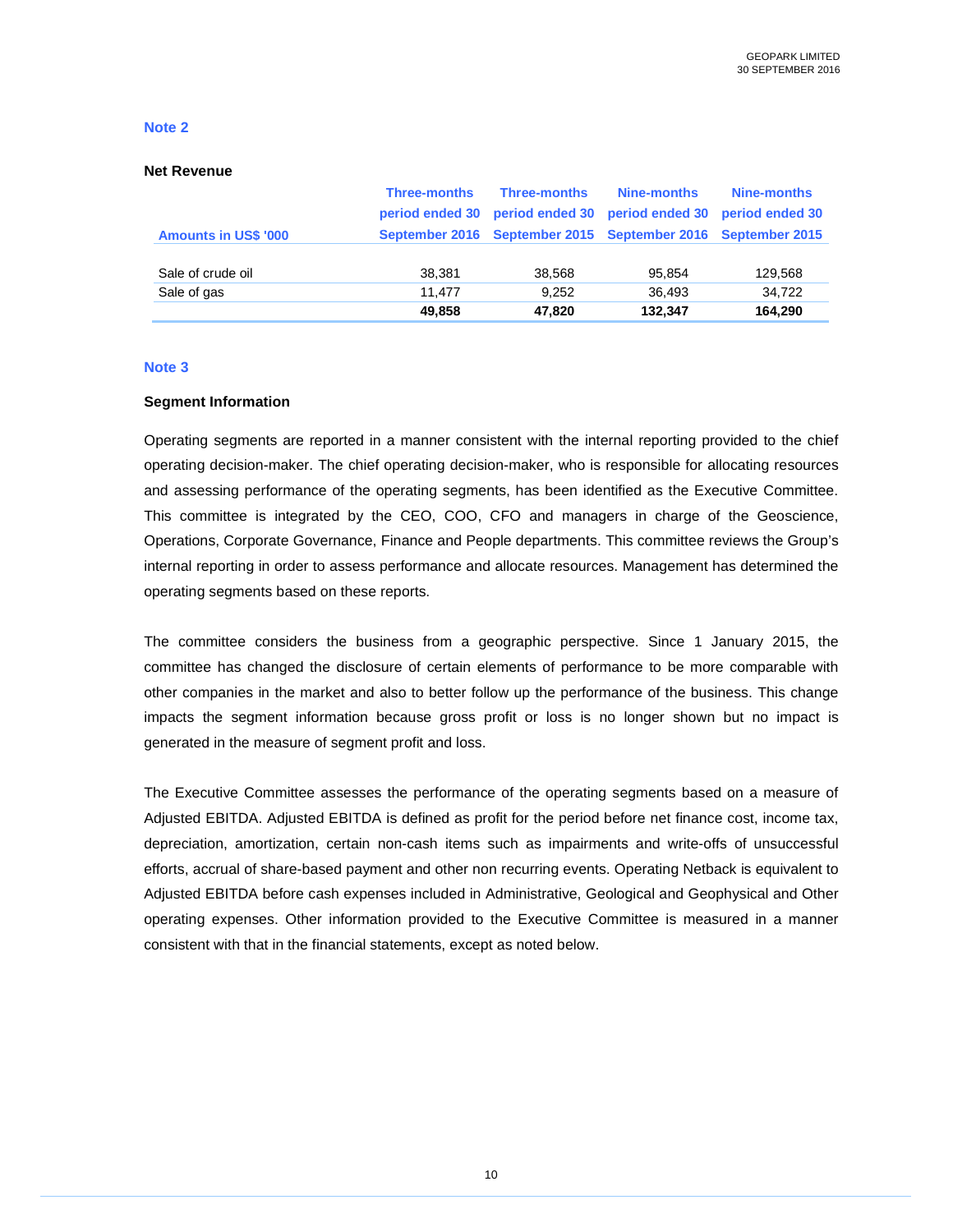# **Note 3 (Continued)**

# **Segment Information (Continued)**

### Nine-months period ended 30 September 2016

| <b>Amounts in US\$ '000</b>    | <b>Total</b> | <b>Colombia</b> | <b>Chile</b> | <b>Brazil</b> | <b>Argentina</b>         | Peru     | <b>Corporate</b> |
|--------------------------------|--------------|-----------------|--------------|---------------|--------------------------|----------|------------------|
| Net Revenue                    | 132,347      | 81,825          | 27,590       | 22,932        |                          | ۰        |                  |
| Sale of crude oil              | 95,854       | 81,505          | 13,820       | 529           | $\overline{\phantom{a}}$ | ٠        | ۰                |
| Sale of gas                    | 36,493       | 320             | 13,770       | 22,403        | $\overline{\phantom{a}}$ | ٠        | ۰                |
| Production and operating costs | (46, 409)    | (24, 141)       | (16, 153)    | (6, 115)      | ٠                        | ٠        |                  |
| Royalties                      | (7,606)      | (4,320)         | (1, 117)     | (2, 169)      | $\overline{\phantom{a}}$ | ٠        | ۰                |
| <b>Transportation costs</b>    | (1,704)      | (817)           | (887)        |               | $\overline{\phantom{a}}$ | ٠        | ٠                |
| Share-based payment            | (305)        | (217)           | (87)         | (1)           | $\overline{\phantom{a}}$ | ٠        | ۰                |
| Other costs                    | (36, 794)    | (18, 787)       | (14,062)     | (3,945)       |                          |          | ۰                |
| Depreciation                   | (58, 921)    | (24, 539)       | (24,064)     | (10, 104)     | (117)                    | (97)     |                  |
| Operating (Loss) / Profit      | (22, 557)    | 8,317           | (20, 632)    | 408           | 341                      | (2, 239) | (8,752)          |
| Adjusted EBITDA                | 51,367       | 40,460          | 4,533        | 14,141        | 1,916                    | (2,017)  | (7,666)          |

### Nine-months period ended 30 September 2015

| <b>Amounts in US\$ '000</b>    | <b>Total</b> | <b>Colombia</b>          | <b>Chile</b> | <b>Brazil</b>            | <b>Argentina</b> | Peru                     | <b>Corporate</b> |
|--------------------------------|--------------|--------------------------|--------------|--------------------------|------------------|--------------------------|------------------|
| Net Revenue                    | 164,290      | 104,192                  | 34,639       | 24,862                   | 597              |                          | ۰                |
| Sale of crude oil              | 129,568      | 104,192                  | 24,035       | 744                      | 597              | ۰                        |                  |
| Sale of gas                    | 34,722       | $\overline{\phantom{a}}$ | 10,604       | 24,118                   |                  | ٠                        |                  |
| Production and operating costs | (64, 584)    | (35, 168)                | (22, 365)    | (5,595)                  | (1, 456)         | ۰                        | ۰                |
| Royalties                      | (10, 460)    | (6,622)                  | (1,559)      | (2, 244)                 | (35)             | ٠                        | $\blacksquare$   |
| <b>Transportation costs</b>    | (3,550)      | (1,693)                  | (1,855)      | $\overline{\phantom{a}}$ | (2)              | ۰                        | $\blacksquare$   |
| Share-based payment            | (342)        | (116)                    | (83)         |                          | (143)            | $\overline{\phantom{a}}$ |                  |
| Other costs                    | (50, 232)    | (26, 737)                | (18, 868)    | (3,351)                  | (1,276)          | -                        | ٠                |
| Depreciation                   | (74, 343)    | (36, 139)                | (27, 877)    | (10,081)                 | (149)            | (97)                     | ٠                |
| Operating (Loss) / Profit      | (31,680)     | 14,214                   | (38, 490)    | 6,141                    | (4, 497)         | (3, 342)                 | (5,706)          |
| Adjusted EBITDA                | 63,171       | 57,571                   | (1, 159)     | 16,366                   | (2,609)          | (3,255)                  | (3,743)          |

| <b>Total Assets</b> | Total   | Colombia | Chile   | Brazil  | Arɑentina | Peru  | Corporate |
|---------------------|---------|----------|---------|---------|-----------|-------|-----------|
| 30 September 2016   | 644.294 | 162.078  | 345.750 | 98.578  | 4.602     | 4.867 | 28.419    |
| 31 December 2015    | 703.799 | 153.071  | 381.143 | 114.974 | 3.181     | 4.287 | 47.143    |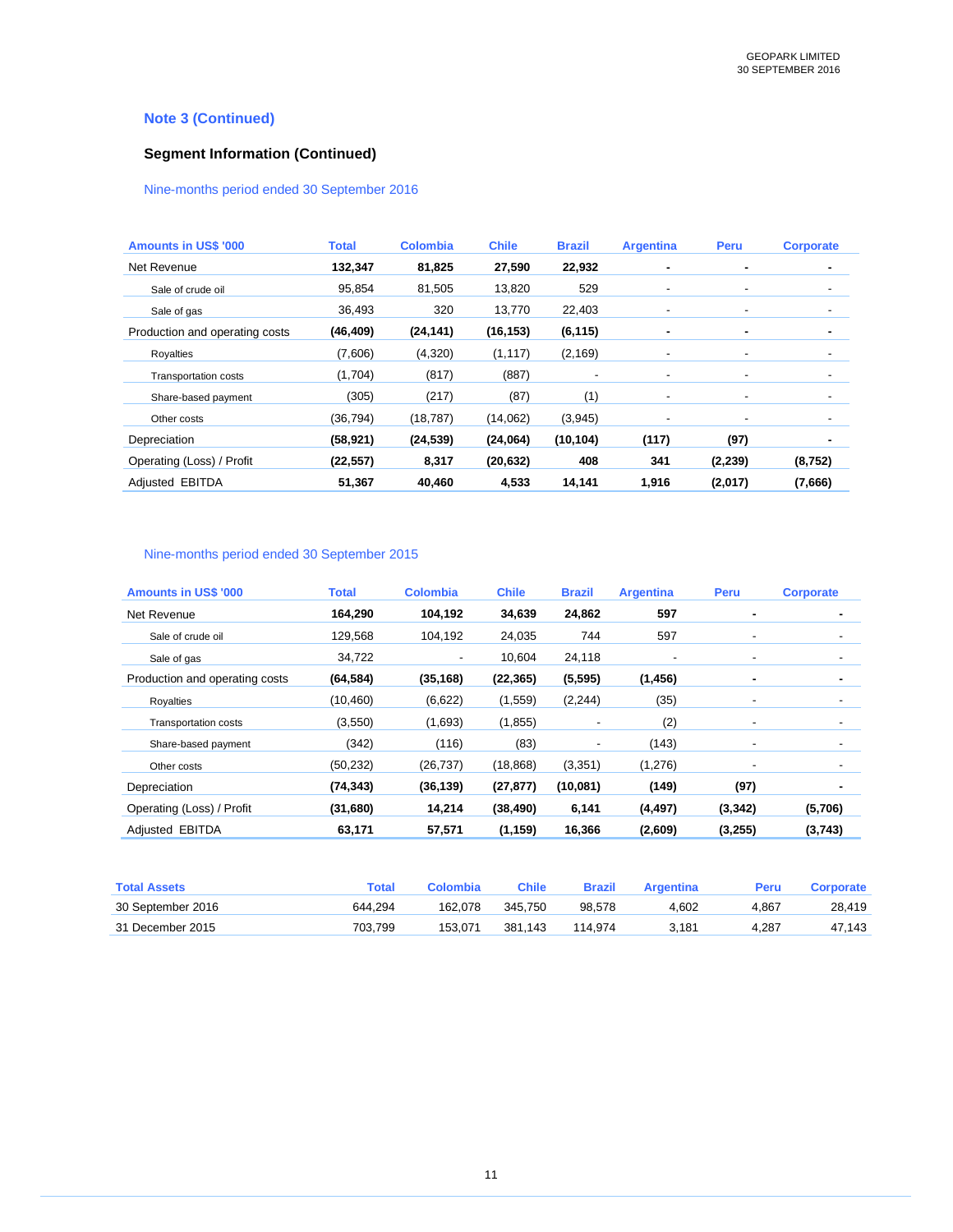### **Note 3 (Continued)**

### **Segment Information (Continued)**

A reconciliation of total Operating netback to total loss before income tax is provided as follows:

|                                                | <b>Three-months</b><br>period ended 30<br><b>September 2016</b> | <b>Three-months</b><br>period ended 30<br>September 2015 | <b>Nine-months</b><br>period ended 30<br><b>September 2016</b> | Nine-months<br>period ended 30<br>September 2015 |
|------------------------------------------------|-----------------------------------------------------------------|----------------------------------------------------------|----------------------------------------------------------------|--------------------------------------------------|
| <b>Operating netback</b>                       | 29,902                                                          | 29,792                                                   | 82,615                                                         | 96,454                                           |
| Geological and geophysical expenses            | (2,914)                                                         | (3,524)                                                  | (8,352)                                                        | (9,613)                                          |
| Administrative expenses                        | (7,638)                                                         | (8,056)                                                  | (22, 896)                                                      | (23, 670)                                        |
| <b>Adjusted EBITDA for reportable segments</b> | 19,350                                                          | 18,212                                                   | 51,367                                                         | 63,171                                           |
| Depreciation <sup>(a)</sup>                    | (20, 785)                                                       | (24, 492)                                                | (58, 921)                                                      | (74, 343)                                        |
| Write-off of unsuccessful efforts              | (13,268)                                                        | (3,704)                                                  | (13, 715)                                                      | (3,704)                                          |
| Share-based payment                            | (1, 144)                                                        | (1, 423)                                                 | (1,867)                                                        | (4,539)                                          |
| Others <sup>(b)</sup>                          | 1,736                                                           | (3,832)                                                  | 579                                                            | (12, 265)                                        |
| <b>Operating Loss</b>                          | (14, 111)                                                       | (15, 239)                                                | (22, 557)                                                      | (31,680)                                         |
| <b>Financial costs</b>                         | (8,641)                                                         | (8,968)                                                  | (25, 242)                                                      | (26,093)                                         |
| Foreign exchange (loss) income                 | (1,765)                                                         | (28, 411)                                                | 15,250                                                         | (44, 429)                                        |
| Loss before tax                                | (24, 517)                                                       | (52, 618)                                                | (32, 549)                                                      | (102, 202)                                       |

(a) Net of capitalised costs for oil stock included in Inventories. Depreciation includes US\$ 2,756,000 (US\$ 2,770,000 in 2015) generated by assets not related to production activities. For the three months period ended 30 September 2016 the amount included in depreciation is US\$ 895,000 (US\$ 921,000 in 2015).

(b) In 2015 includes mainly termination costs (see Note 14 to the audited Consolidated Financial Statements as of 31 December 2015).

The following table presents a reconciliation of Adjusted EBITDA to operating profit (loss) for the ninemonth periods ended 30 September 2016 and 2015:

| Adjusted EBITDA for reportable segments | <b>Colombia</b><br>40.460 | <b>Chile</b><br>4,533 | <b>Brazil</b><br>14.141 | Other <sup>(c)</sup><br>(7,767) | <b>Total</b><br>51,367 |
|-----------------------------------------|---------------------------|-----------------------|-------------------------|---------------------------------|------------------------|
| Depreciation                            | (24, 539)                 | (24,064)              | (10, 104)               | (214)                           | (58, 921)              |
| Write-off of unsuccessful efforts       | (7, 394)                  | (1,738)               | (4,583)                 | ۰.                              | (13, 715)              |
| Share-based payment                     | (472)                     | (294)                 | (45)                    | (1,056)                         | (1,867)                |
| <b>Others</b>                           | 262                       | 931                   | 999                     | (1,613)                         | 579                    |
| <b>Operating Profit / (Loss)</b>        | 8,317                     | (20, 632)             | 408                     | (10, 650)                       | (22, 557)              |

#### **Nine-months period ended 30 September 2016**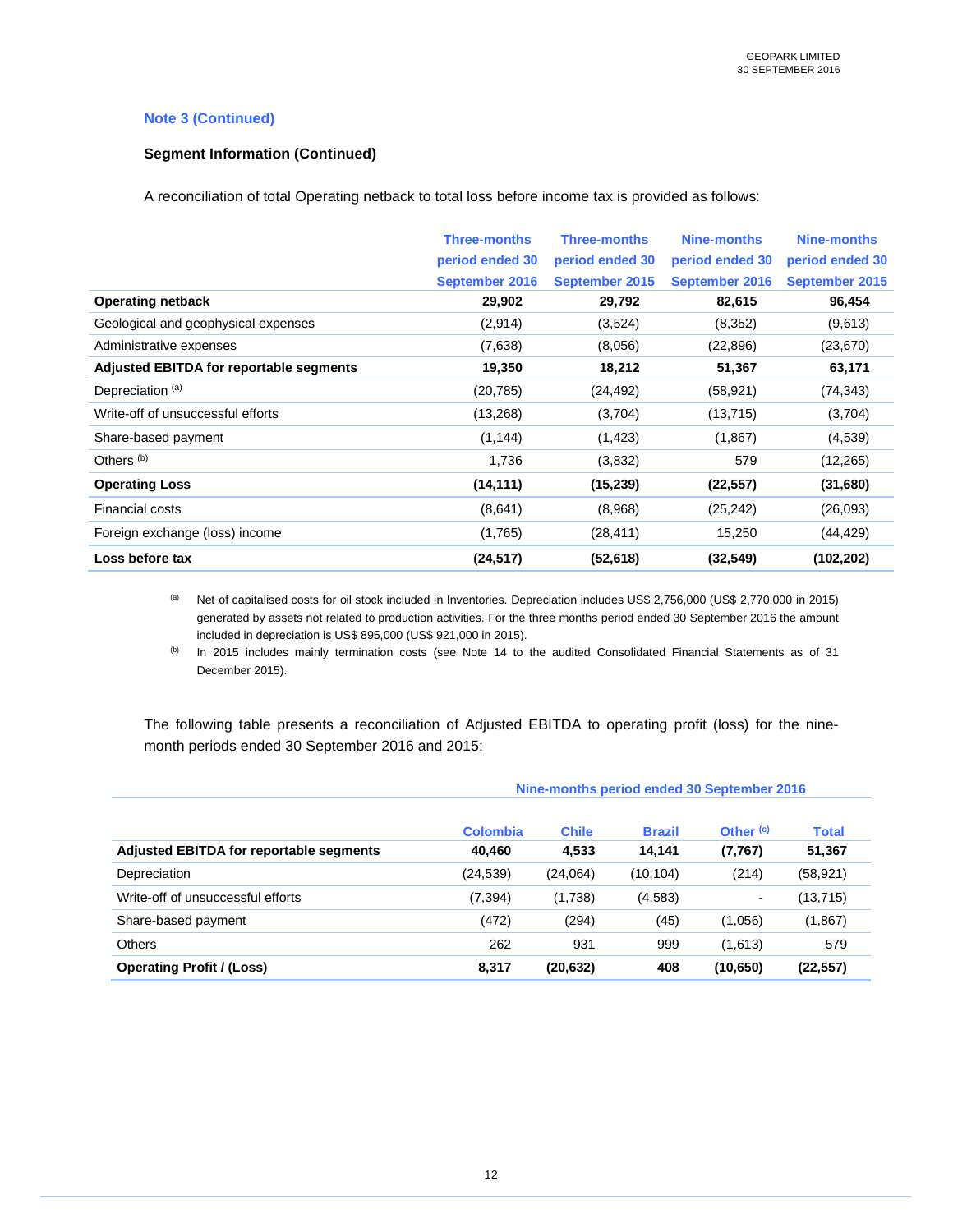### **Note 3 (Continued)**

# **Segment Information (Continued)**

|                                                | Nine-months period ended 30 September 2015 |                          |                          |                      |              |
|------------------------------------------------|--------------------------------------------|--------------------------|--------------------------|----------------------|--------------|
|                                                | <b>Colombia</b>                            | <b>Chile</b>             | <b>Brazil</b>            | Other <sup>(c)</sup> | <b>Total</b> |
| <b>Adjusted EBITDA for reportable segments</b> | 57,571                                     | (1, 159)                 | 16,366                   | (9,607)              | 63,171       |
| Depreciation                                   | (36,139)                                   | (27, 877)                | (10,081)                 | (246)                | (74, 343)    |
| Share-based payment                            | (330)                                      | (286)                    | (66)                     | (3, 857)             | (4,539)      |
| Write-off of unsuccessful efforts              | (3,704)                                    | $\overline{\phantom{a}}$ | $\overline{\phantom{0}}$ | ۰                    | (3,704)      |
| Others <sup>(d)</sup>                          | (1, 159)                                   | (9, 168)                 | (78)                     | (1,860)              | (12, 265)    |
| <b>Operating Profit / (Loss)</b>               | 16,239                                     | (38, 490)                | 6,141                    | (15, 570)            | (31, 680)    |

(c) Includes Argentina, Peru and Corporate.

(d) Includes termination costs.

### **Note 4**

### **Production and operating costs**

|                                 | <b>Three-months</b> | <b>Three-months</b> | <b>Nine-months</b>  | <b>Nine-months</b>  |
|---------------------------------|---------------------|---------------------|---------------------|---------------------|
|                                 | period ended        | period ended        | period ended        | period ended        |
|                                 | <b>30 September</b> | <b>30 September</b> | <b>30 September</b> | <b>30 September</b> |
| <b>Amounts in US\$ '000</b>     | 2016                | 2015                | 2016                | 2015                |
| Well and facilities maintenance | 4,101               | 2,522               | 8,525               | 13,664              |
| Staff costs                     | 2,682               | 3,487               | 8,107               | 13,797              |
| Royalties                       | 3,279               | 4,356               | 7,606               | 10,460              |
| Consumables                     | 2,513               | 1,853               | 5,706               | 6,154               |
| <b>Transportation costs</b>     | 442                 | 924                 | 1,704               | 3,550               |
| Equipment rental                | 1,015               | 854                 | 2,743               | 2,571               |
| Field camp                      | 467                 | 581                 | 1,142               | 2,116               |
| Gas plant costs                 | 1,472               | 361                 | 4,721               | 1,246               |
| Non operated blocks costs       | 325                 | 841                 | 839                 | 1,810               |
| Share-based payment             | 155                 | 190                 | 305                 | 342                 |
| Other costs                     | 3,262               | 1,895               | 4,809               | 6,105               |
| Crude oil stock variation       | (106)               | 353                 | 202                 | 2,769               |
|                                 | 19,607              | 18,217              | 46,409              | 64,584              |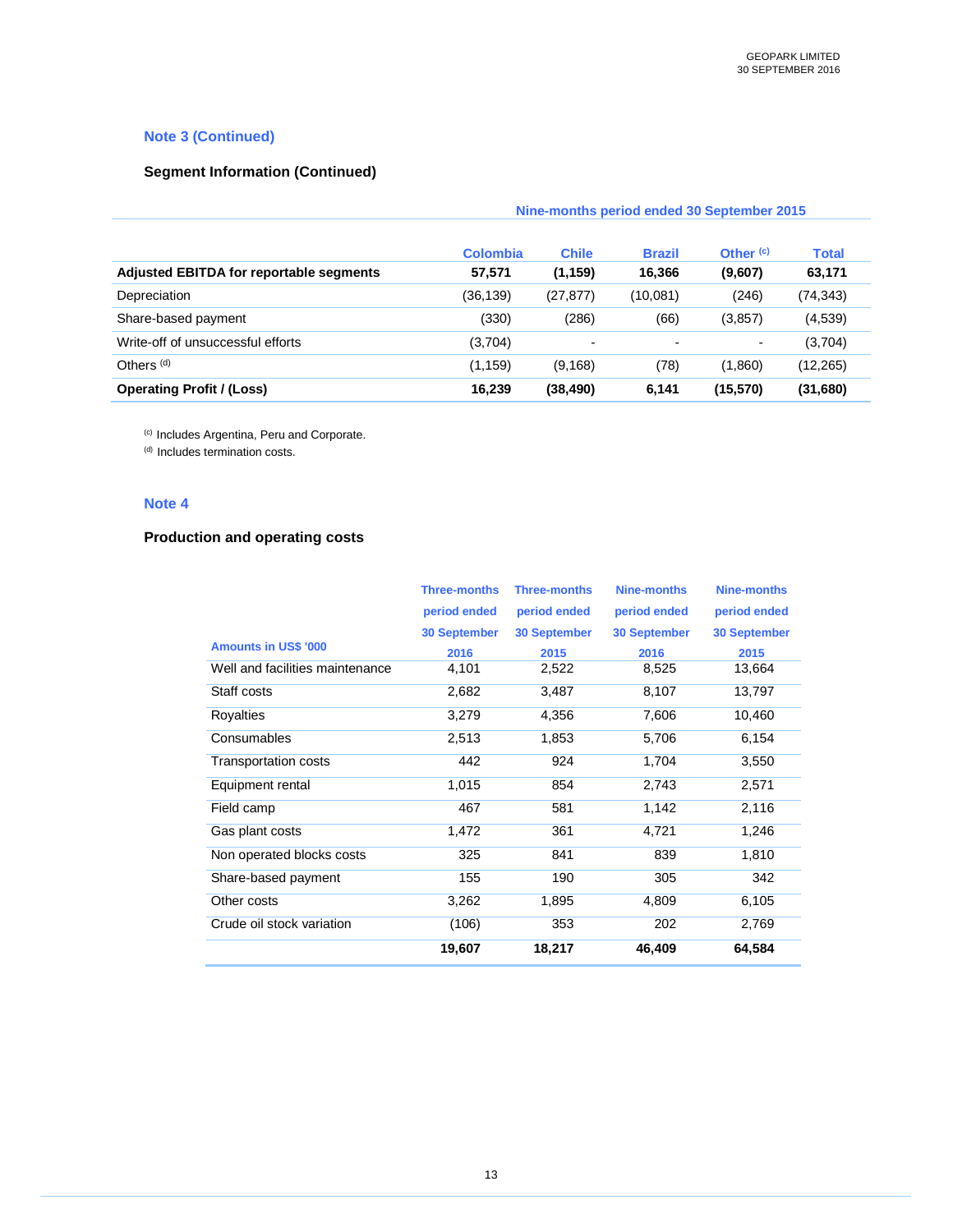### **Geological and geophysical expenses**

| <b>Amounts in US\$ '000</b>       | <b>Three-months</b><br>period ended<br><b>30 September</b><br>2016 | <b>Three-months</b><br>period ended<br><b>30 September</b><br>2015 | Nine-months<br>period ended<br><b>30 September</b><br>2016 | Nine-months<br>period ended<br><b>30 September</b><br>2015 |
|-----------------------------------|--------------------------------------------------------------------|--------------------------------------------------------------------|------------------------------------------------------------|------------------------------------------------------------|
| Staff costs                       | 2.749                                                              | 2,858                                                              | 7.084                                                      | 7,592                                                      |
| Share-based payment               | 135                                                                | 201                                                                | 244                                                        | 561                                                        |
| Other services                    | 164                                                                | 666                                                                | 1.268                                                      | 2.021                                                      |
| Allocation to capitalised project | (708)                                                              | (441)                                                              | (970)                                                      | (598)                                                      |
|                                   | 2.340                                                              | 3,284                                                              | 7.626                                                      | 9.576                                                      |

### **Note 6**

### **Administrative expenses**

|                               | <b>Three-months</b> | <b>Three-months</b> | <b>Nine-months</b> | Nine-months     |
|-------------------------------|---------------------|---------------------|--------------------|-----------------|
|                               | period ended 30     | period ended 30     | period ended 30    | period ended 30 |
| <b>Amounts in US\$ '000</b>   | September 2016      | September 2015      | September 2016     | September 2015  |
| Staff costs                   | 4,928               | 4,794               | 14.417             | 14,776          |
| Share-based payment           | 854                 | 1.032               | 1.318              | 3,636           |
| Consultant fees               | 760                 | 1.079               | 2,395              | 2,821           |
| Office expenses               | 498                 | 496                 | 1.603              | 1,935           |
| New projects                  | 135                 | 472                 | 397                | 678             |
| Travel expenses               | 510                 | 444                 | 1.142              | 973             |
| Director fees and allowance   | 648                 | 285                 | 1.406              | 818             |
| Other administrative expenses | 159                 | 486                 | 1.536              | 1.669           |
|                               | 8,492               | 9,088               | 24,214             | 27,306          |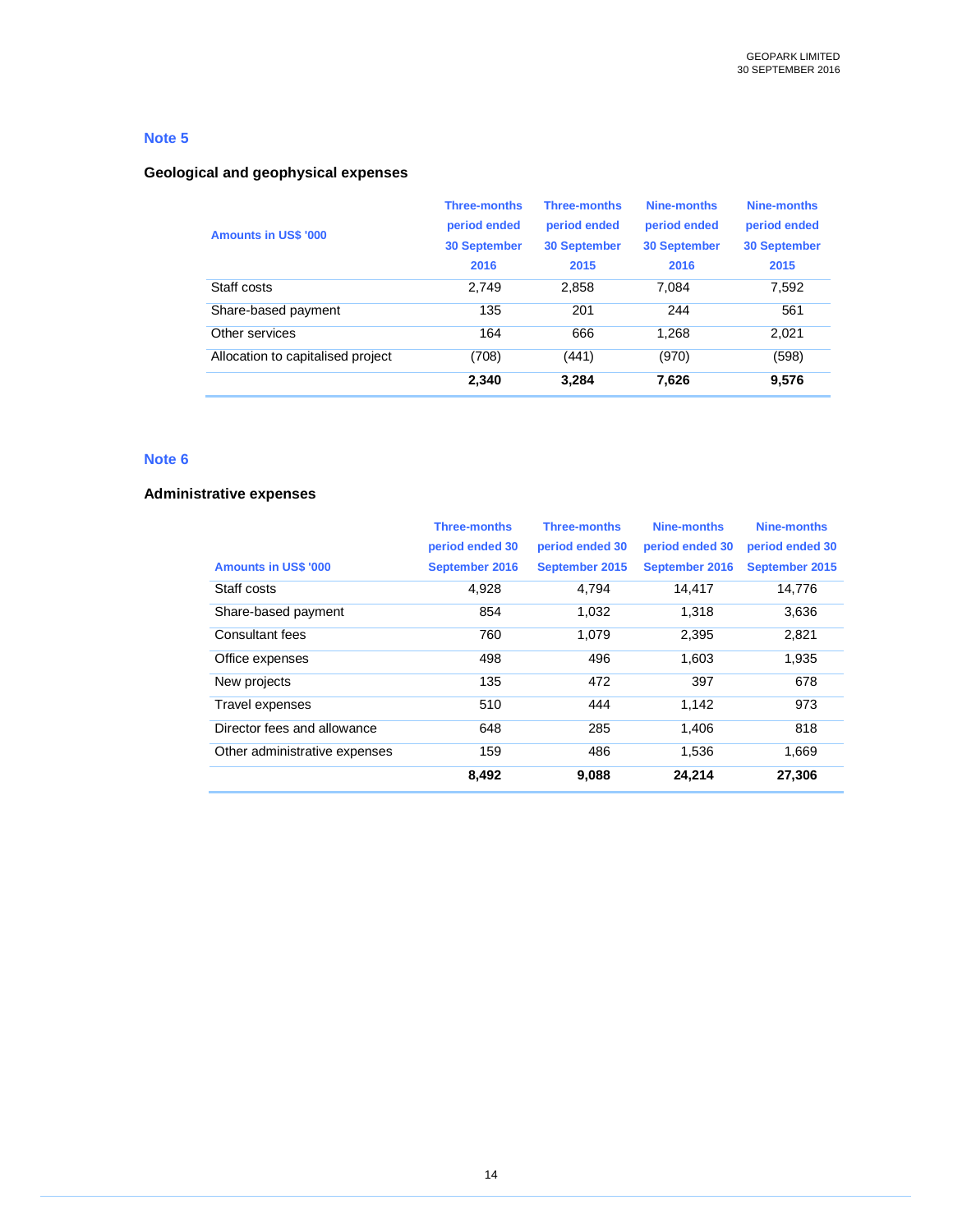# **Selling expenses**

|                             | <b>Three-months</b> | <b>Three-months</b> | Nine-months     | Nine-months     |
|-----------------------------|---------------------|---------------------|-----------------|-----------------|
|                             | period ended 30     | period ended 30     | period ended 30 | period ended 30 |
| <b>Amounts in US\$ '000</b> | September 2016      | September 2015      | September 2016  | September 2015  |
| Transportation              | 343                 | 266                 | 3.218           | 3,375           |
| Selling taxes and other     | 108                 | 128                 | 399             | 439             |
|                             | 451                 | 394                 | 3,617           | 3,814           |

# **Note 8**

### **Financial costs**

|                                                | <b>Three-months</b> | <b>Three-months</b> | Nine-months     | Nine-months     |
|------------------------------------------------|---------------------|---------------------|-----------------|-----------------|
|                                                | period ended 30     | period ended 30     | period ended 30 | period ended 30 |
| <b>Amounts in US\$ '000</b>                    | September 2016      | September 2015      | September 2016  | September 2015  |
| <b>Financial expenses</b>                      |                     |                     |                 |                 |
| Bank charges and other financial costs         | 789                 | 752                 | 2.166           | 2,415           |
| Unwinding of long-term liabilities             | 376                 | 694                 | 1.618           | 2,141           |
| Interest and amortisation of debt issue costs  | 8,027               | 7,942               | 23,226          | 23,061          |
| Less: amounts capitalised on qualifying assets | (47)                | (105)               | (201)           | (264)           |
| <b>Financial income</b>                        |                     |                     |                 |                 |
| Interest received                              | (504)               | (315)               | (1, 567)        | (1,260)         |
|                                                | 8,641               | 8,968               | 25,242          | 26,093          |
|                                                |                     |                     |                 |                 |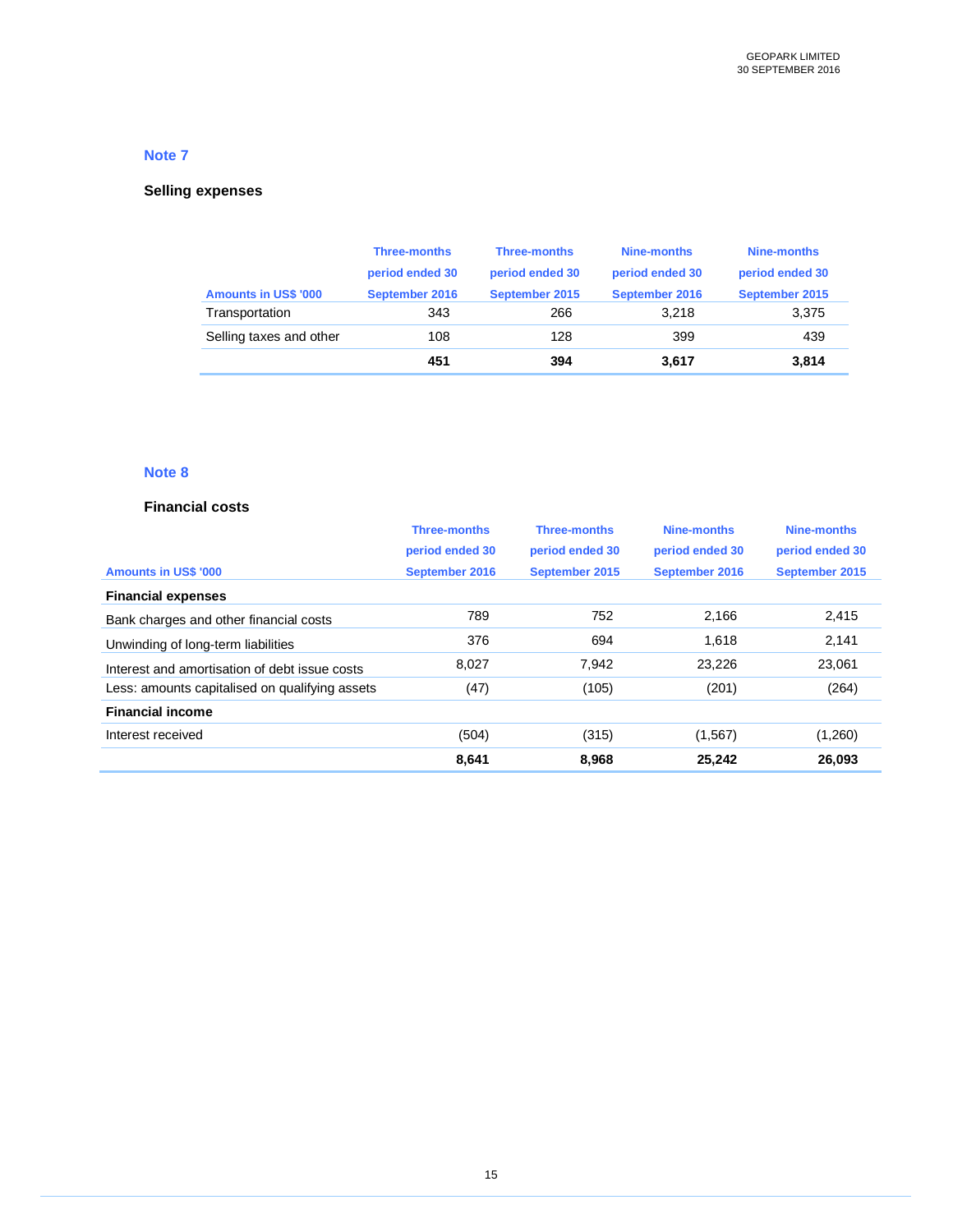### **Property, plant and equipment**

| <b>Amounts in US\$'000</b>                          | Oil & gas<br>properties | Furniture,<br>equipment<br>and vehicles | <b>Production</b><br>facilities and<br>machinery | <b>Buildings</b><br>and improve-<br>ments | <b>Construction</b><br>in progress | <b>Exploration</b><br>and evaluation<br>assets | <b>TOTAL</b> |
|-----------------------------------------------------|-------------------------|-----------------------------------------|--------------------------------------------------|-------------------------------------------|------------------------------------|------------------------------------------------|--------------|
| Cost at 1 January 2015                              | 749,947                 | 12,057                                  | 111,646                                          | 9,527                                     | 59,425                             | 140,444                                        | 1,083,046    |
| Additions                                           | $(799)^{(a)}$           | 658                                     | $\overline{\phantom{a}}$                         | 28                                        | 26,295                             | 14,138                                         | 40,320       |
| Disposals                                           |                         | (13)                                    |                                                  | (84)                                      |                                    |                                                | (97)         |
| Write-off of unsuccessful efforts                   | $\blacksquare$          | $\blacksquare$                          | $\blacksquare$                                   | $\overline{\phantom{a}}$                  | $\overline{\phantom{a}}$           | $(3,704)$ <sup>(b)</sup>                       | (3,704)      |
| Currency translation differences                    | (28, 698)               | (190)                                   | $\blacksquare$                                   | 149                                       | (2,685)                            | (1,580)                                        | (33,004)     |
| Transfers                                           | 38,680                  | 410                                     | 17,091                                           | 572                                       | (42, 389)                          | (14, 364)                                      |              |
| Cost at 30 September 2015                           | 759,130                 | 12,922                                  | 128,737                                          | 10,192                                    | 40,646                             | 134,934                                        | 1,086,561    |
|                                                     |                         |                                         |                                                  |                                           |                                    |                                                |              |
| Cost at 1 January 2016                              | 648,992                 | 13,745                                  | 124,832                                          | 10,518                                    | 29,823                             | 87,000                                         | 914,910      |
| Additions                                           | $(2,537)^{(a)}$         | 305                                     | 466                                              | $\overline{\phantom{a}}$                  | 12,037                             | 11,379                                         | 21,650       |
| Write-off of unsuccessful efforts                   |                         | $\overline{\phantom{a}}$                |                                                  | $\overline{\phantom{a}}$                  | $\overline{\phantom{a}}$           | $(13,715)$ <sup>(c)</sup>                      | (13, 715)    |
| Transfers                                           | 20,600                  | 33                                      | 2,198                                            | $\overline{\phantom{a}}$                  | (11, 722)                          | (11, 109)                                      |              |
| Currency translation differences                    | 15,317                  | 128                                     | 1,622                                            | 36                                        | 73                                 | 1,344                                          | 18,520       |
| Cost at 30 September 2016                           | 682,372                 | 14,211                                  | 129,118                                          | 10,554                                    | 30,211                             | 74,899                                         | 941,365      |
|                                                     |                         |                                         |                                                  |                                           |                                    |                                                |              |
| Depreciation and write-down at 1<br>January 2015    | (240, 439)              | (4, 449)                                | (45, 147)                                        | (2, 244)                                  |                                    |                                                | (292, 279)   |
| Depreciation                                        | (59,665)                | (2,091)                                 | (10, 485)                                        | (679)                                     | $\overline{a}$                     | $\overline{\phantom{a}}$                       | (72, 920)    |
| Currency translation differences                    | 4,164                   | (33)                                    |                                                  | (92)                                      |                                    |                                                | 4,039        |
| <b>Disposals</b>                                    |                         | 8                                       |                                                  | 16                                        |                                    |                                                | 24           |
| Depreciation and write-down At<br>30 September 2015 | (295, 940)              | (6, 565)                                | (55, 632)                                        | (2,999)                                   |                                    |                                                | (361, 136)   |
|                                                     |                         |                                         |                                                  |                                           |                                    |                                                |              |
| Depreciation and write-down at 1<br>January 2016    | (321, 173)              | (7, 317)                                | (60, 614)                                        | (3, 195)                                  |                                    |                                                | (392, 299)   |
| Depreciation                                        | (47, 437)               | (2,076)                                 | (8, 445)                                         | (680)                                     |                                    | $\overline{\phantom{a}}$                       | (58, 638)    |
| Currency translation differences                    | (2, 564)                | (45)                                    | (337)                                            | (18)                                      |                                    | $\blacksquare$                                 | (2,964)      |
| Depreciation and write-down at<br>30 September 2016 | (371, 174)              | (9, 438)                                | (69, 396)                                        | (3,893)                                   |                                    | ۰                                              | (453, 901)   |
| Carrying amount at 30<br>September 2015             | 463,190                 | 6,357                                   | 73,105                                           | 7,193                                     | 40,646                             | 134,934                                        | 725,425      |
| Carrying amount at 30<br>September 2016             | 311,198                 | 4,773                                   | 59,722                                           | 6,661                                     | 30,211                             | 74,899                                         | 487,464      |

(a) Corresponds to the effect of change in estimate of assets retirement obligations in Colombia.

(b) Corresponds to write-off of Exploration and evaluation assets in Colombia for US\$ 3,704,000 mainly in CPO-4.

(c) Corresponds to write-off of seismic and other exploration costs as a result of the relinquishment of Llanos 62 Block in Colombia for US\$ 7,394,000 and US\$ 4,583,000 in Brazil (POT-T-620 Block, POT-T-663 Block, POT-T-664 Block, POT-T-665 Block and REC-T-85 Block). The charge also includes the write off of one well drilled in previous years in the Fell Block for which no additional work would be performed.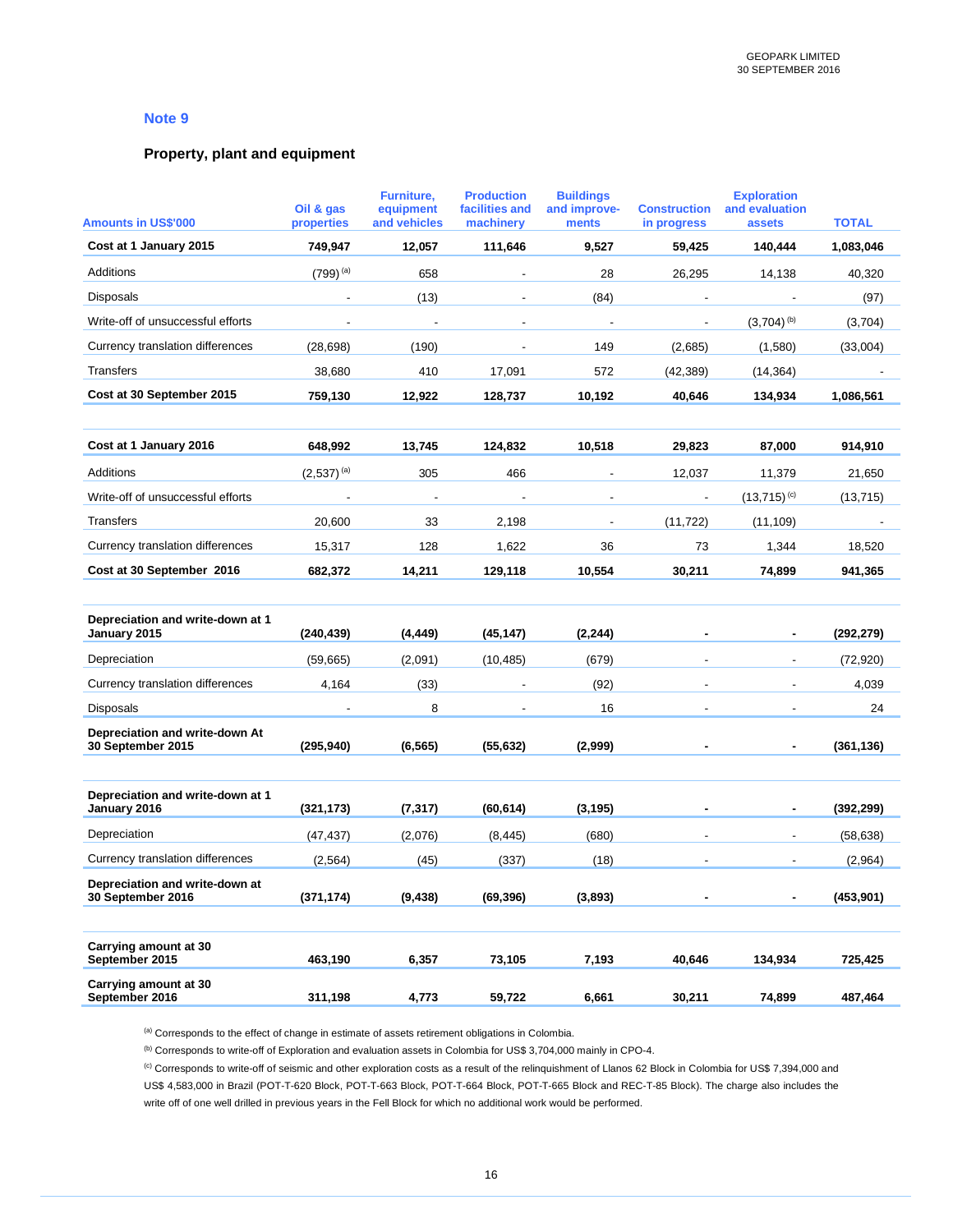#### **Share capital**

|                                              | Nine-months     |               |
|----------------------------------------------|-----------------|---------------|
|                                              | period ended 30 | Year ended 31 |
| <b>Issued share capital</b>                  | September 2016  | December 2015 |
| Common stock (US\$ '000)                     | 60              | 59            |
| The share capital is distributed as follows: |                 |               |
| Common shares, of nominal US\$ 0.001         | 59.625.782      | 59.535.614    |
| Total common shares in issue                 | 59,625,782      | 59,535,614    |
|                                              |                 |               |
| <b>Authorised share capital</b>              |                 |               |
| US\$ per share                               | 0.001           | 0.001         |
|                                              |                 |               |
| Number of common shares (US\$ 0.001 each)    | 5,171,949,000   | 5,171,949,000 |
| Amount in US\$                               | 5.171.949       | 5.171.949     |

GeoPark's share capital only consists of common shares. The authorized share capital consists of 5,171,949,000 common shares of par value US\$ 0.001 per share. All of the Company issued and outstanding common shares are fully paid and nonassessable. The Company also has an employee incentive program, pursuant to which it has granted share awards to its senior management and certain key employees (see Notes 25 and 29 to the audited Consolidated Financial Statements as of 31 December 2015).

#### **Note 11**

#### **Borrowings**

The outstanding amounts are as follows:

|                                                     | At                  | Year ended         |
|-----------------------------------------------------|---------------------|--------------------|
|                                                     | <b>30 September</b> | <b>31 December</b> |
| <b>Amounts in US\$ '000</b>                         | 2016                | 2015               |
| Notes GeoPark Latin America<br>Agencia en Chile (a) | 298,010             | 302,495            |
| Banco Itaú (b)                                      | 48.882              | 69.142             |
| Banco de Chile (c)                                  | 5,868               | 7,036              |
| Banco de Crédito e Inversiones (d)                  | 159                 |                    |
|                                                     | 352,919             | 378,673            |

### Classified as follows:

| Current     | 32.542  | 35.425  |
|-------------|---------|---------|
| Non-Current | 320.377 | 343,248 |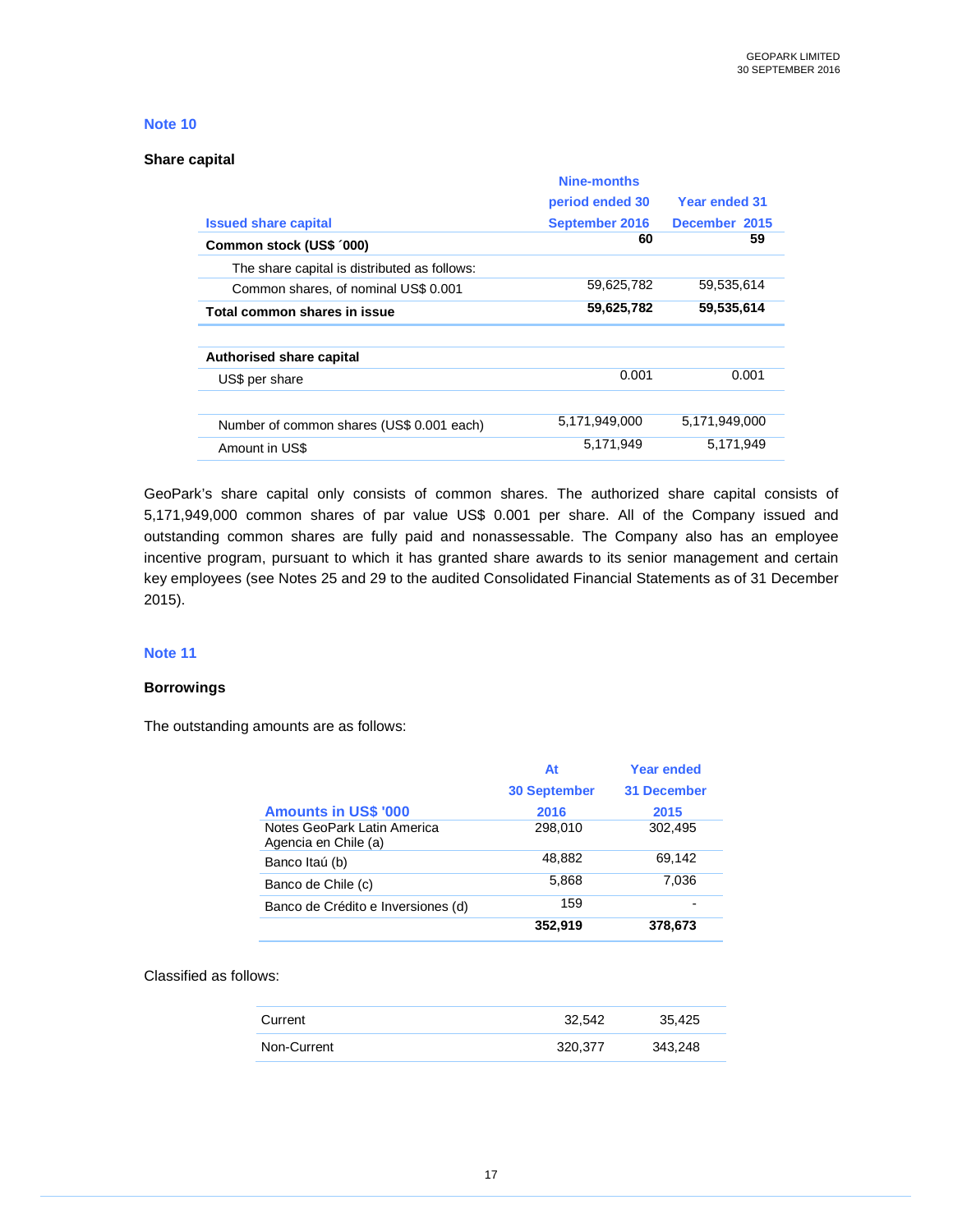### **Note 11 (Continued)**

#### **Borrowings (Continued)**

(a) During February 2013, the Company successfully placed US\$ 300 million notes which were offered under Rule 144A and Regulation S exemptions of the United States Securities laws.

The Notes, issued by the Company's wholly-owned subsidiary GeoPark Latin America Limited Agencia en Chile ("the Issuer"), were priced at 99.332% and carry a coupon of 7.50% per annum (yield 7.625% per annum). Final maturity of the notes will be 11 February 2020. The Notes are guaranteed by GeoPark Limited and GeoPark Latin America Cooperatie U.A. and are secured with a pledge of all of the equity interests of the Issuer in GeoPark Chile S.A., GeoPark Colombia Cooperatie U.A. and GeoPark Colombia S.A. and a pledge of certain intercompany loans. The debt issuance cost for this transaction amounted to US\$ 7,637,000. The indenture governing our Notes due 2020 includes incurrence test covenants that provides among other things, that, the Debt to EBITDA ratio should not exceed 2.5 times and the EBITDA to Interest ratio should exceed 3.5 times. As of the date of these interim condensed consolidated financial statements, the Company's Debt to EBITDA ratio was 5.7 times and the EBITDA to Interest ratio was 2.0 times, primarily due to the lower oil prices that impacted the Company's EBITDA generation. Failure to comply with the incurrence test covenants does not trigger an event of default. However, this situation may limit the Company's capacity to incur additional indebtedness, as specified in the indenture governing the Notes. Incurrence covenants as opposed to maintenance covenants must be tested by the Company before incurring additional debt or performing certain corporate actions including but not limited to dividend payments, restricted payments and others, (other than in each case, certain specific exceptions). As of the date of these interim condensed consolidated financial statements, the Company is in compliance of all the indenture's provisions.

(b) During March 2014, GeoPark executed a loan agreement with Itaú BBA International for US\$ 70,450,000 to finance the acquisition of a 10% working interest in the Manatí field in Brazil. The interest rate applicable to this loan is LIBOR plus 3.9% per annum. The interest will be paid semi-annually; principal will be cancelled semi-annually with a year grace period. The debt issuance cost for this transaction amounted to US\$ 3,295,000. In March 2015, the Company reached an agreement to: (i) extend the principal payments that were due in 2015 (amounting to approximately US\$ 15,000,000), which will be divided pro-rata during the remaining principal installments, starting in March 2016 and (ii) to increase the variable interest rate to six-month LIBOR + 4.0%. As a result of the above, in March and September 2016 the Company paid US\$ 10,000,000 respectively corresponding to principal payments under the current principal amortization schedule.

The facility agreement includes customary events of default, and requires the Brazilian subsidiary to comply with customary covenants, including the maintenance of a ratio of net debt to EBITDA of up to 3.5x for the first two years and up to 3.0x thereafter. The credit facility also limits the borrower's ability to pay dividends if the ratio of net debt to EBITDA is greater than 2.5x. As of the date of these interim condensed consolidated financial statements, the Company has complied with these covenants.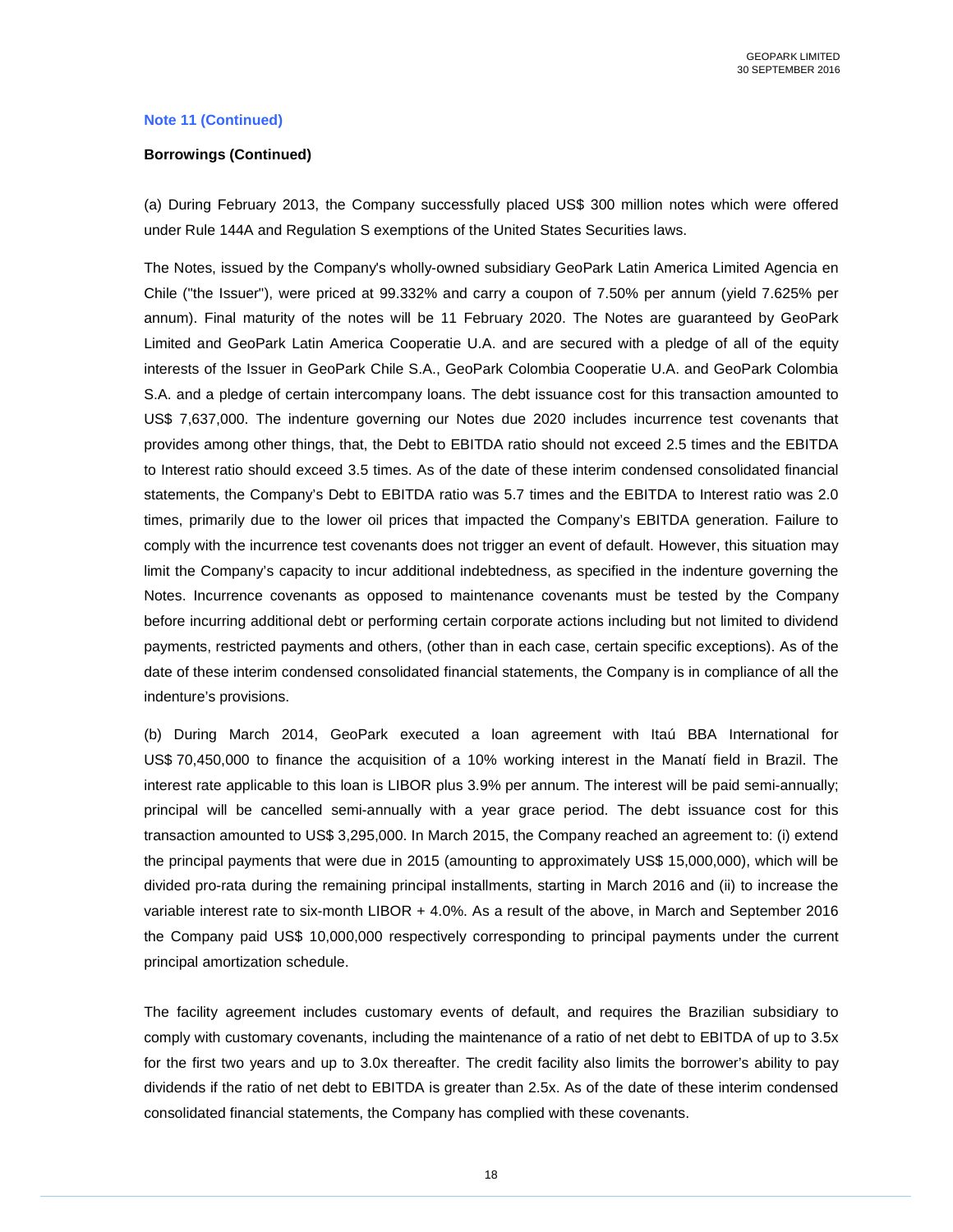## **Note 11 (Continued)**

### **Borrowings (Continued)**

(c) During December 2015, GeoPark executed a loan agreement with Banco de Chile for US\$ 7,028,000 to finance the start-up of new Ache gas field in GeoPark-operated Fell Block. The interest rate applicable to this loan is LIBOR plus 2.35% per annum. The interest and the principal will be paid on monthly basis; with a six months grace period, with final maturity on December 2017.

(d) During February 2016, GeoPark executed a loan agreement with Banco de Crédito e Inversiones for US\$ 186,000 to finance the acquisition of vehicles for the Chilean operation. The interest rate applicable to this loan is 4.14% per annum. The interest and the principal will be paid on monthly basis, with final maturity on February 2019.

As of the date of this interim condensed consolidated report, the Group has available credit lines for approximately US\$ 36,000,000.

### **Note 12**

### **Provision for other long-term liabilities**

The outstanding amounts are as follows:

|                                                                     | At                  | <b>Year ended</b>  |
|---------------------------------------------------------------------|---------------------|--------------------|
|                                                                     | <b>30 September</b> | <b>31 December</b> |
| <b>Amounts in US\$ '000</b>                                         | 2016                | 2015               |
| Assets retirement obligation and other<br>environmental liabilities | 31,027              | 31,617             |
| Deferred income                                                     | 2.619               | 5,033              |
| Other                                                               | 9.999               | 5,800              |
|                                                                     | 43,645              | 42,450             |